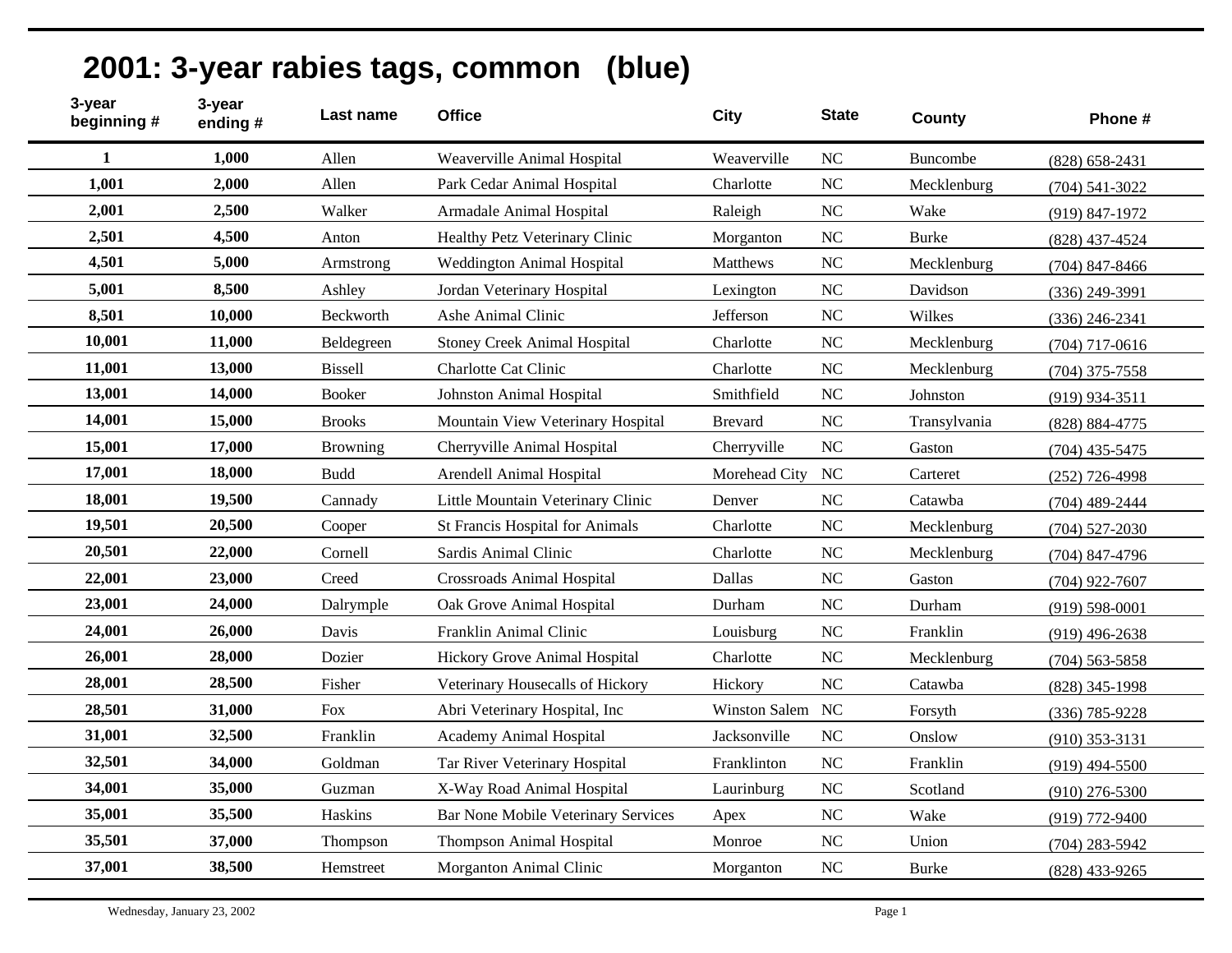| 3-year<br>beginning # | 3-year<br>ending# | Last name  | <b>Office</b>                                      | <b>City</b>       | <b>State</b>   | County      | Phone #            |
|-----------------------|-------------------|------------|----------------------------------------------------|-------------------|----------------|-------------|--------------------|
| 38,501                | 40,000            | Hill       | Animal Hospital                                    | Hickory           | $\rm NC$       | Catawba     | $(828)$ 322-1135   |
| 40,001                | 43,000            | Holt       | East Bend Animal Clinic                            | East Bend         | <b>NC</b>      | Yadkin      | $(336) 699 - 8344$ |
| 43,001                | 43,500            | Hoyme      | Blue Ridge Veterinary Clinic                       | <b>Banner Elk</b> | <b>NC</b>      | Avery       | $(828)$ 963-6641   |
| 43,501                | 45,000            | Inscoe     | Newton Veterinary Clinic                           | <b>Newton</b>     | NC             | Catawba     | $(828)$ 464-5020   |
| 45,001                | 46,000            | James      | <b>James Animal Hospital</b>                       | Salisbury         | NC             | Rowan       | $(704)$ 636-1100   |
| 46,001                | 46,500            | Jordan     | Animal Care Clinic                                 | Laurinburg        | <b>NC</b>      | Scotland    | $(910)$ 277-7231   |
| 46,501                | 48,500            | Knowles    | Neuse Veterinary Hospital                          | New Bern          | <b>NC</b>      | Craven      | $(252)$ 637-7128   |
| 48,501                | 49,000            | Lloyd      | Live Oak Veterinary Hospital                       | <b>Beaufort</b>   | <b>NC</b>      | Carteret    | $(252) 504 - 2097$ |
| 49,001                | 51,000            | Lowe       | Rowan Animal Clinic                                | Salisbury         | NC             | Rowan       | $(704)$ 636-3408   |
| 51,001                | 52,500            | Lyerly-Ray | Whispering Pines Animal Hospital                   | Carthage          | NC             | Moore       | $(910)$ 949-2111   |
| 52,501                | 55,000            | Manning    | Countryside Animal Hospital                        | Wilson            | <b>NC</b>      | Wilson      | $(252)$ 243-6952   |
| 55,001                | 56,500            | Midyette   | <b>Bladen Animal Hospital</b>                      | Elizabethtown     | <b>NC</b>      | Bladen      | $(910) 862 - 3960$ |
| 56,501                | 57,000            | Miller     | Davie Veterinary Hospital                          | Mocksville        | <b>NC</b>      | Davie       | $(336)$ 751-5931   |
| 57,001                | 58,500            | Miller     | Academy Animal Hospital of Laurinburg              | Laurinburg        | <b>NC</b>      | Scotland    | $(910)$ 276-6068   |
| 58,501                | 59,500            | Milliren   | Thomasville Veterinary Hospital                    | Thomasville       | NC             | Davidson    | $(336)$ 475-9119   |
| 59,501                | 60,500            | Moore      | Banfield, The Pet Hospital                         | Portland          | <b>OR</b>      | New Hanover | $(910)$ 796-0401   |
| 60,501                | 62,500            |            | Neuenschwander Brentwood Animal Hospital           | Raleigh           | <b>NC</b>      | Wake        | $(919) 872 - 6060$ |
| 62,501                | 65,500            | Nutter     | Carrboro Plaza Veterinary Clinic                   | Carrboro          | <b>NC</b>      | Orange      | $(919)$ 929-0031   |
| 65,501                | 66,500            | Patterson  | Highlands-Cashiers Animal Clinic                   | Highlands         | <b>NC</b>      | Macon       | $(828) 526 - 5204$ |
| 66,501                | 69,000            | Paul       | Havelock Animal Hospital                           | Havelock          | <b>NC</b>      | Craven      | $(252)$ 447-7119   |
| 69,001                | 74,000            | Rabon      | <b>Brunswick Animal Hospital</b>                   | Supply            | NC             | Brunswick   | $(910)$ 754-8165   |
| 74,001                | 76,000            | Reynolds   | <b>Triangle Veterinary Hospital</b>                | Durham            | NC             | Durham      | $(919)$ 489-2391   |
| 76,001                | 77,500            | Schaaf     | North Mecklenburg Animal Hospital                  | Cornelius         | NC             | Mecklenburg | $(704)$ 892-0207   |
| 77,501                | 78,500            | Sewell     | <b>Crestview Veterinary Hospital</b>               | Marion            | <b>NC</b>      | McDowell    | $(828) 659 - 2060$ |
| 78,501                | 79,500            | Souder     | South Robeson Veterinary Clinic                    | Fairmont          | <b>NC</b>      | Robeson     | $(910)$ 628-7178   |
| 79,501                | 80,000            | Spindel    | Animal Ark Veterinary Hospital                     | <b>Clemmons</b>   | NC             | Forsyth     | $(336)$ 778-2738   |
| 80,001                | 80,500            | Stewart    | Stewart's Mountain View Animal Hospita Spruce Pine |                   | N <sub>C</sub> | Mitchell    | (828) 765-7059     |
| 80,501                | 81,500            | Stih       | Animal Hospital                                    | Whiteville        | N <sub>C</sub> | Columbus    | $(910) 642 - 3221$ |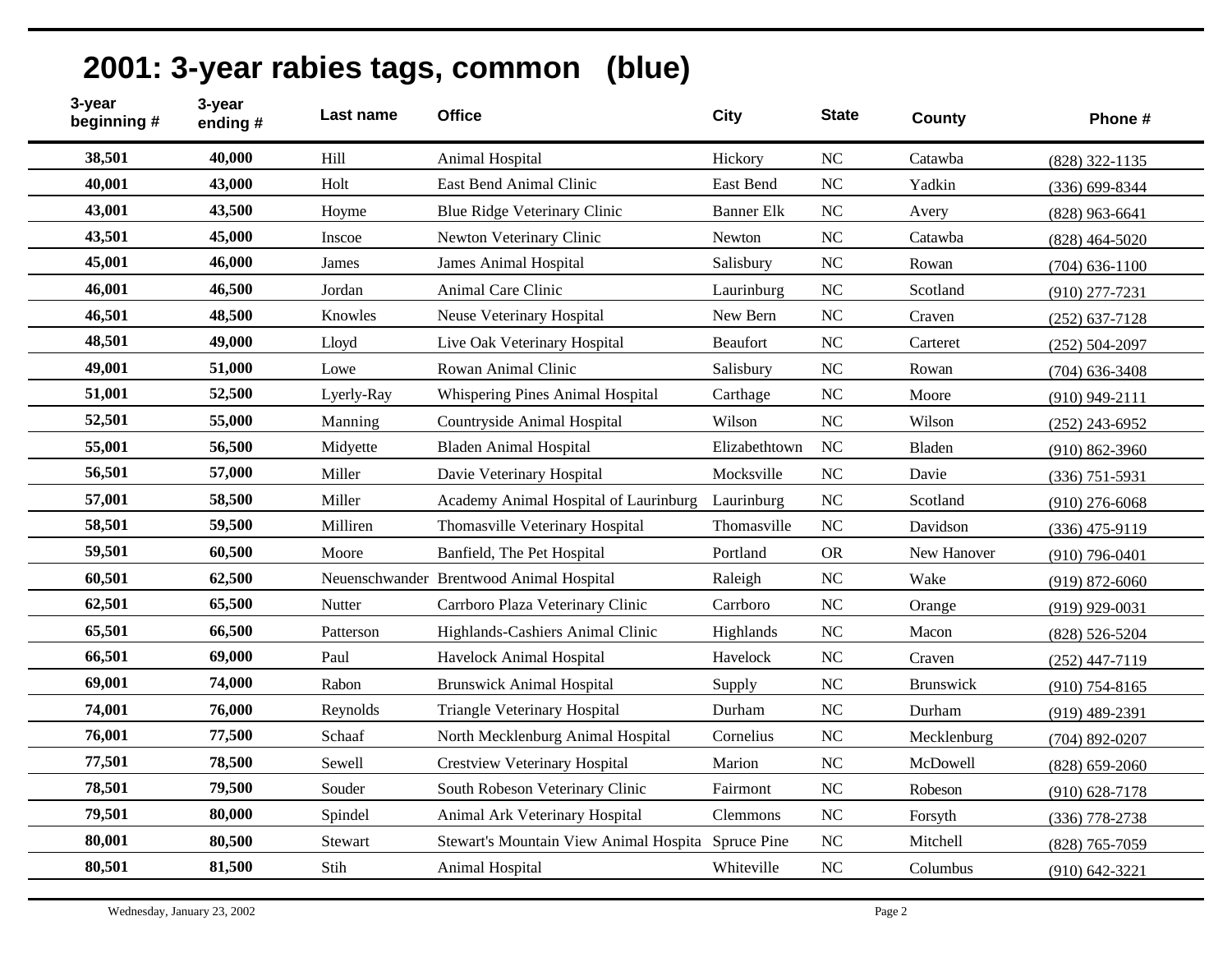| 3-year<br>beginning # | 3-year<br>ending# | Last name | <b>Office</b>                                       | <b>City</b>   | <b>State</b>   | County          | Phone #            |
|-----------------------|-------------------|-----------|-----------------------------------------------------|---------------|----------------|-----------------|--------------------|
| 81,501                | 86,000            | Stinson   | Animal Hospital of Wilkes, PA                       | Wilkesboro    | NC             | Wilkes          | $(336) 838 - 3441$ |
| 86,001                | 88,000            | Stipp     | Mint Hill Animal Hospital                           | Mint Hill     | N <sub>C</sub> | Mecklenburg     | $(704) 545 - 3422$ |
| 88,001                | 91,000            | Stipp     | Clear Creek Animal Hospital                         | Charlotte     | <b>NC</b>      | Mecklenburg     | $(704)$ 537-8405   |
| 91,001                | 92,000            | Temple    | Lewis Veterinary Clinic                             | Lumberton     | N <sub>C</sub> | Robeson         | $(910)$ 739-5562   |
| 92,001                | 93,000            | Todd      | Charlotte Veterinary Clinic PA                      | Charlotte     | <b>NC</b>      | Mecklenburg     | $(704)$ 537-2272   |
| 93,001                | 94,000            | Warren    | LakeCross Veterinary Hospital                       | Huntersville  | <b>NC</b>      | Mecklenburg     | $(704)$ 948-6300   |
| 94,001                | 95,000            | Weaver    | <b>Sharon Lakes Animal Hospital</b>                 | Charlotte     | N <sub>C</sub> | Mecklenburg     | $(704)$ 552-0647   |
| 95,001                | 95,500            | Williston | <b>Armstrong Animal Clinic</b>                      | Charlotte     | N <sub>C</sub> | Mecklenburg     | $(704)$ 334-1996   |
| 95,501                | 96,000            | Wilson    | Pine Hollow Animal Hospital                         | Warrenton     | <b>NC</b>      | Warren          | $(252)$ 257-3833   |
| 96,001                | 97,500            | Wright    | <b>Brown Creek Animal Hospital</b>                  | Polkton       | N <sub>C</sub> | Anson           | $(704)$ 272-5500   |
| 97,501                | 111,500           |           | <b>Cleveland County Animal Shelter</b>              | Shelby        | <b>NC</b>      | Cleveland       | $(704)$ 481-9884   |
| 111,501               | 114,000           |           | <b>Cumberland County Health Department</b>          | Fayetteville  | N <sub>C</sub> | Cumberland      | $(910)$ 433-3670   |
| 114,001               | 114,500           |           | Durham County Animal Shelter                        | Durham        | <b>NC</b>      | Durham          | $(919) 560 - 0640$ |
| 114,501               | 119,500           |           | Iredell County Animal Control, PO# 4202 Statesville |               | N <sub>C</sub> | Iredell         | $(704)$ 878-5424   |
| 119,501               | 122,000           |           | Johnston County Animal Control                      | Smithfield    | N <sub>C</sub> | Johnston        | (919) 934-8474     |
| 122,001               | 131,000           |           | Nash County Animal Control                          | Nashville     | <b>NC</b>      | Nash            | $(252)$ 459-9855   |
| 131,001               | 134,000           | McNeil    | New Hanover County Animal Control                   | Wilmington    | <b>NC</b>      | New Hanover     | $(910)$ 341-4197   |
| 134,001               | 134,500           |           | Pamlico County Health Department                    | Bayboro       | <b>NC</b>      | Pamlico         | $(252)$ 745-5634   |
| 134,501               | 135,500           |           | Wayne County Animal Control                         | Goldsboro     | <b>NC</b>      | Wayne           | $(919) 731 - 1439$ |
| 135,501               | 136,000           | Cotton    | Brookwood Veterinary Clinic                         | Raleigh       | NC             | Wake            | $(919)$ 779-2940   |
| 136,001               | 136,500           | Cotton    | <b>Fuquay Veterinary Hospital</b>                   | Fuquay-Varina | NC             | Wake            | $(919) 552 - 7200$ |
| 136,501               | 141,500           | Pinson    | <b>Alamance Veterinary Hospital</b>                 | Burlington    | NC             | Alamance        | $(336)$ 228-1773   |
| 141,501               | 143,000           | Williams  | <b>Central Animal Hospital</b>                      | Eden          | N <sub>C</sub> | Rockingham      | $(336) 623 - 9191$ |
| 143,001               | 144,000           | McMahon   | <b>Burke Animal Clinic</b>                          | Morganton     | N <sub>C</sub> | <b>Burke</b>    | $(828)$ 437-0481   |
| 144,001               | 145,500           | Darkow    | Tar River Animal Hospital                           | Washington    | N <sub>C</sub> | <b>Beaufort</b> | $(252)$ 946-2417   |
| 145,501               | 150,000           | Redding   | Tri-county Veterinary Service                       | Graham        | <b>NC</b>      | Alamance        | $(336)$ 376-6838   |
| 150,001               | 154,000           |           | <b>Edgecombe County Health Dept</b>                 | Tarboro       | N <sub>C</sub> | Edgecombe       | $(252)$ 641-7851   |
| 154,001               | 156,000           | Rodeffer  | Piedmont Veterinary clinic                          | Mebane        | N <sub>C</sub> | Alamance        | $(919) 563 - 6080$ |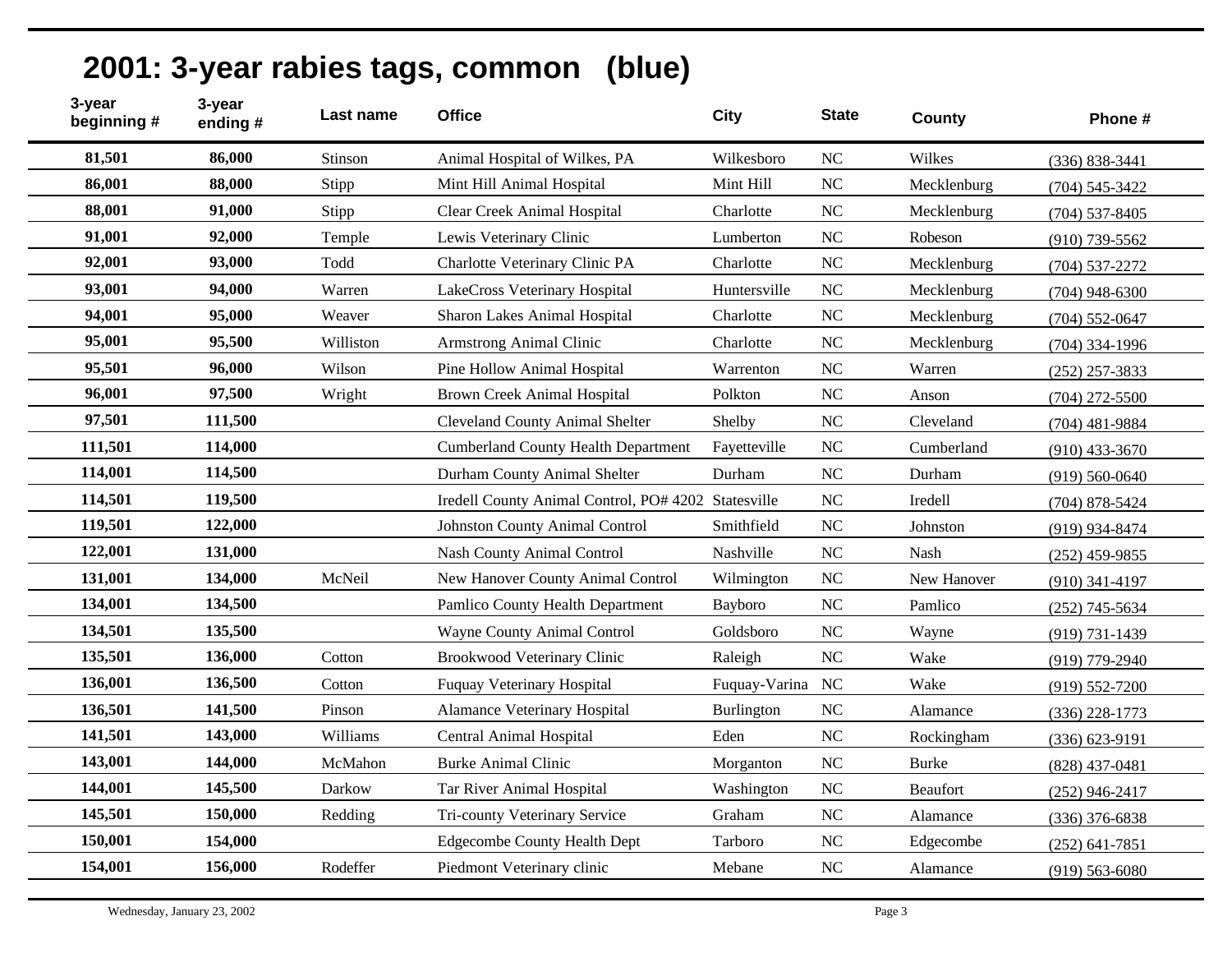| 3-year<br>beginning # | 3-year<br>ending# | Last name        | <b>Office</b>                           | <b>City</b>    | <b>State</b>   | County      | Phone #            |
|-----------------------|-------------------|------------------|-----------------------------------------|----------------|----------------|-------------|--------------------|
| 156,001               | 159,500           | Davis            | Monroe Road Animal Hospital             | Charlotte      | NC             | Mecklenburg | $(704)$ 333-3336   |
| 159,501               | 160,500           | Deese            | <b>Baird's Animal Hospital</b>          | Lumberton      | N <sub>C</sub> | Robeson     | $(910)$ 739-4998   |
| 160,501               | 162,500           | Hoover           | <b>Westside Animal Hospital</b>         | Durham         | NC             | Durham      | $(919)$ 383-5578   |
| 162,501               | 164,500           | Locklear         | Southeastern Veterinary Hospital        | Lumberton      | NC             | Robeson     | $(910)$ 739-9411   |
| 164,501               | 166,000           | Robertson        | Roxboro Road Veterinary Hospital        | Durham         | NC             | Durham      | $(919) 620 - 9133$ |
| 166,001               | 167,000           | Cranford         | Peachtree Veterinary Hospital           | Murphy         | N <sub>C</sub> | Cherokee    | $(828)$ 837-2396   |
| 167,001               | 169,000           | Jones            | Lenoir Veterinary Hospital              | Lenoir         | NC             | Caldwell    | $(828)$ 728-6713   |
| 169,001               | 170,500           | Allen            | <b>Triangle Tower Animal Hospital</b>   | Raleigh        | NC             | Wake        | $(919)$ 231-8030   |
| 170,501               | 172,000           | Forbes           | <b>Anson Animal Hospital</b>            | Wadesboro      | NC             | Anson       | $(704)$ 694-4444   |
| 172,001               | 174,000           | Meckes           | Apex Veterinary Hospital                | Apex           | NC             | Wake        | $(919)$ 362-8878   |
| 174,001               | 177,000           | Jones            | Durant Road Animal Hospital             | Raleigh        | N <sub>C</sub> | Wake        | $(919)$ 847-5533   |
| 177,001               | 178,000           | <b>Burroughs</b> | <b>Community Animal Hospital</b>        | Wendell        | N <sub>C</sub> | Wake        | $(919)$ 365-6302   |
| 178,001               | 179,500           | MacDonald        | Hillsborough Veterinary Clinic          | Hillsborough   | NC             | Orange      | (919) 732-9969     |
| 179,501               | 180,500           | Miller           | Durham Animal Hospital                  | Durham         | NC             | Durham      | $(919)$ 471-1579   |
| 180,501               | 181,500           | Sykes            | Leonard-Sykes Hospital for Pets         | Wilmington     | NC             | New Hanover | $(910)$ 791-8426   |
| 181,501               | 182,500           | Bunn             | Forsyth County Health Dept              | Winston Salem  | <b>NC</b>      | Forsyth     | $(336)$ 727-2760   |
| 182,501               | 183,500           | Kerr             | <b>Companion Animal Hospital</b>        | Shallotte      | NC             | Brunswick   | $(910) 754 - 7282$ |
| 183,501               | 185,000           | Albright         | Crossroads Veterinary Hospital          | Raleigh        | NC             | Wake        | $(919) 851 - 8979$ |
| 185,001               | 186,000           | Pressley         | Fox Run Veterinary Services             | Asheville      | NC             | Buncombe    | $(828) 645 - 2908$ |
| 186,001               | 187,000           |                  | Polk County Animal Control              | Columbus       | NC             | Polk        | $(828) 894 - 3001$ |
| 187,001               | 187,500           | Padgett          | Jacksonville Veterinary Hospital        | Jacksonville   | NC             | Onslow      | $(910)$ 347-3186   |
| 187,501               | 188,500           | Caudle           | <b>Plantation Animal Clinic</b>         | Matthews       | NC             | Mecklenburg | $(704)$ 841-2225   |
| 188,501               | 189,000           | Robertson        | Roxboro Road Animal Hospital            | Durham         | N <sub>C</sub> | Durham      | $(919) 620 - 9133$ |
| 189,001               | 189,500           | Levenson         | Animal Hospital                         | Oxford         | NC             | Granville   | $(919) 693 - 6911$ |
| 189,501               | 190,500           | Rhea             | Sandhills Veterinary Hospital           | Southern Pines | <b>NC</b>      | Moore       | $(910) 692 - 3551$ |
| 190,501               | 191,500           | Swenburg         | Cornwallis Road Animal Hospital         | Durham         | NC             | Durham      | $(919)$ 489-9194   |
| 191,501               | 192,500           | Mangum           | <b>Locust Animal Clinic</b>             | Locust         | NC             | Stanly      | $(704) 888 - 6590$ |
| 192,501               | 193,500           | Meckes           | <b>Broad Street Veterinary Hospital</b> | Apex           | NC             | Wake        | $(919)$ 557-3206   |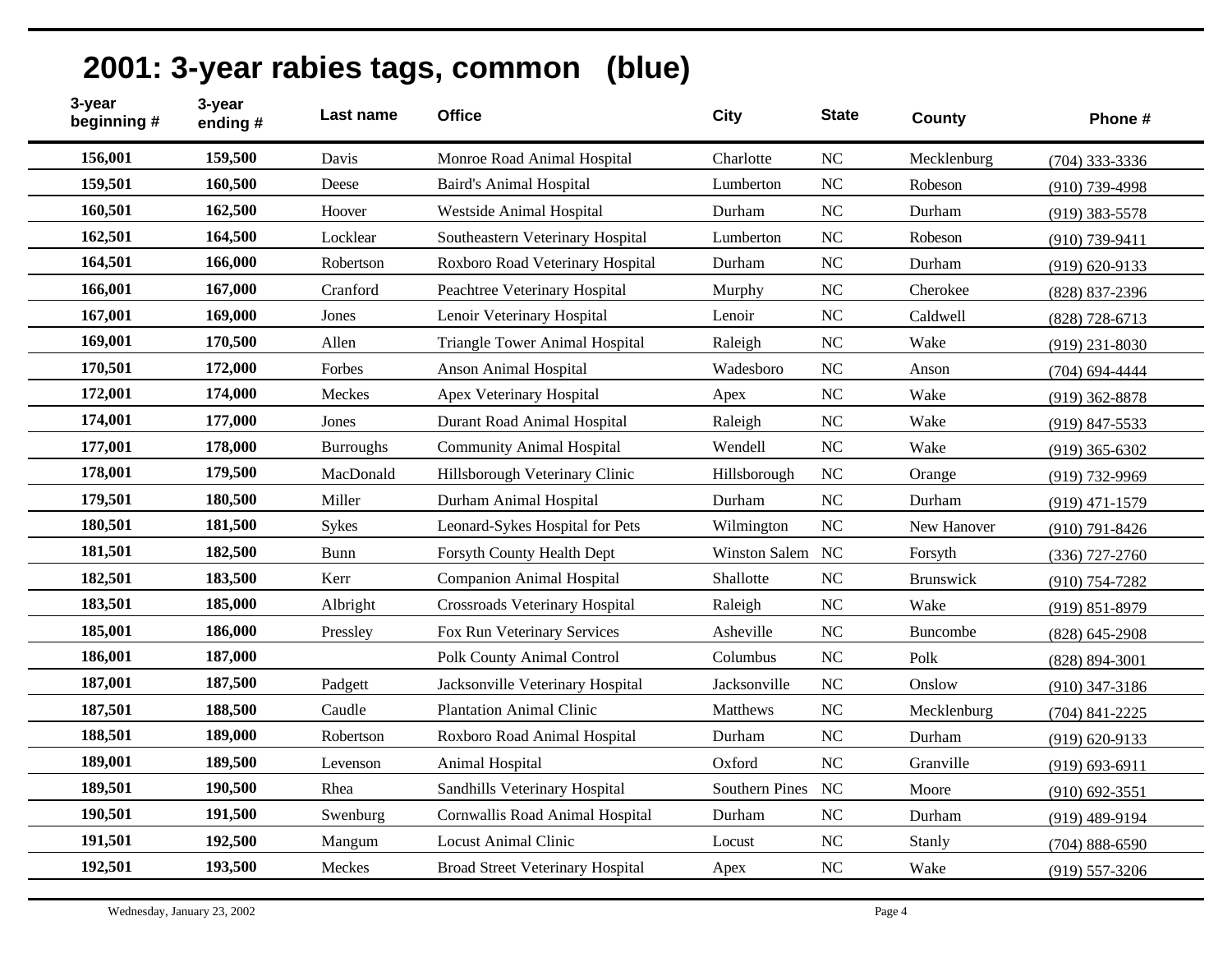| 3-year<br>3-year<br>beginning #<br>ending# | Last name      | <b>Office</b>                                        | <b>City</b>         | <b>State</b>   | County          | Phone #            |
|--------------------------------------------|----------------|------------------------------------------------------|---------------------|----------------|-----------------|--------------------|
| 193,501<br>194,500                         | Meckes         | <b>Cornerstone Veterinary Hospital</b>               | Apex                | NC             | Wake            | $(919)$ 319-1555   |
| 194,501<br>194,800                         | Wilkins        | Elon Animal Hospital, Inc                            | Elon College        | NC             | Alamance        | $(336) 584 - 3738$ |
| 194,801<br>198,400                         | Hutt           | North Paw Animal Hospital                            | Durham              | N <sub>C</sub> | Durham          | $(919)$ 471-1471   |
| 198,401<br>200,700                         | Manning        | Pamlico Animal Hospital                              | Washington          | N <sub>C</sub> | <b>Beaufort</b> | $(252)$ 946-2834   |
| 200,701<br>202,800                         | Epstein        | Veterinary Healthcare Assoc/Forestbrook              | Gastonia            | <b>NC</b>      | Gaston          | $(704)$ 824-2674   |
| 202,801<br>205,400                         | Darch          | North Wake Animal Hospital                           | Wake Forest         | N <sub>C</sub> | Wake            | $(919) 556 - 1121$ |
| 205,401<br>206,600                         | Campbell       | Craven Animal Hospital                               | New Bern            | <b>NC</b>      | Craven          | $(252)$ 637-4541   |
| 206,601<br>207,300                         | <b>Bullock</b> | Greenwood Veterinary Hospital                        | Durham              | <b>NC</b>      | Durham          | $(919) 544 - 8297$ |
| 207,301<br>208,500                         | <b>Beck</b>    | Independence Veterinary Clinic                       | Charlotte           | N <sub>C</sub> | Mecklenburg     | $(704)$ 841-1313   |
| 208,501<br>210,100                         | Weeks          | Providence Veterinary Associates                     | Charlotte           | $\rm NC$       | Mecklenburg     | $(704)$ 542-0049   |
| 210,101<br>211,900                         | Pope           | Viewmont Animal Clinic                               | Hickory             | N <sub>C</sub> | Catawba         | $(828)$ 328-2448   |
| 211,901<br>213,600                         | Marks          | Harris Blvd Veterinary Clinic                        | Charlotte           | <b>NC</b>      | Mecklenburg     | $(704)$ 596-7387   |
| 213,601<br>214,200                         | Dalton         | Central Animal Hospital                              | Fayetteville        | <b>NC</b>      | Cumberland      | $(910)$ 484-5104   |
| 214,201<br>214,500                         |                | Durham County Animal Control                         | Durham              | NC             | Durham          | $(919) 560 - 0630$ |
| 214,501<br>215,300                         | Murray         | Parker Veterinary Hospital                           | Charlotte           | N <sub>C</sub> | Mecklenburg     | $(704)$ 399-8304   |
| 214,501<br>214,600                         | Wilhalf        | Just Cats Veterinary Hospital                        | Wilmington          | NC             | New Hanover     | $(910)$ 792-9996   |
| 214,601<br>214,700                         | Pearce         | Leesville Animal Hospital                            | Raleigh             | <b>NC</b>      | Wake            | $(919) 870 - 7000$ |
| 214,701<br>214,800                         | Cochran        | <b>Burlington Animal Shelter</b>                     | Haw River           | NC             | Alamance        | $(336)$ 578-1386   |
| 214,801<br>215,000                         | Gemeinhardt    | Latitude 36 Mobile Veterinary Services               | Germanton           | N <sub>C</sub> | <b>Stokes</b>   | $(336) 593 - 5422$ |
| 215,301<br>216,100                         | McGuire        | Archdale Animal Hospital                             | Charlotte           | NC             | Mecklenburg     | $(704)$ 552-2333   |
| 216,101<br>216,900                         | Ingram         | Banfield Veterinary Hospital #407                    | Portland            | <b>OR</b>      | Mecklenburg     | $(704)$ 542-8339   |
| 216,901<br>217,000                         | Lackey         | Avery Animal Hospital                                | Newland             | NC             | Avery           | (828) 733-9810     |
| 217,001<br>220,000                         | Bianco         | Quail Roost Veterinary Hospital                      | Rougemont           | <b>NC</b>      | Durham          | $(919)$ 471-4103   |
| 220,001<br>222,000                         | Killough       | Long Animal Hospital                                 | Charlotte           | NC             | Mecklenburg     | $(704)$ 523-2996   |
| 222,001<br>224,000                         | Armstrong      | Monroe Animal Hospital                               | Monroe              | <b>NC</b>      | Union           | $(704)$ 289-5242   |
| 224,001<br>225,500                         | Glenn          | Indian Trail Animal Hospital                         | <b>Indian Trail</b> | N <sub>C</sub> | Union           | $(704)$ 821-7040   |
| 225,501<br>227,000                         | <b>Brown</b>   | Northampton County Health Department                 | Jackson             | NC             | Northampton     | $(252) 534 - 5841$ |
| 227,001<br>228,000                         | Schaffer       | Alexander County Veterinary Services PA Taylorsville |                     | NC             | Alexander       | $(828) 632 - 8742$ |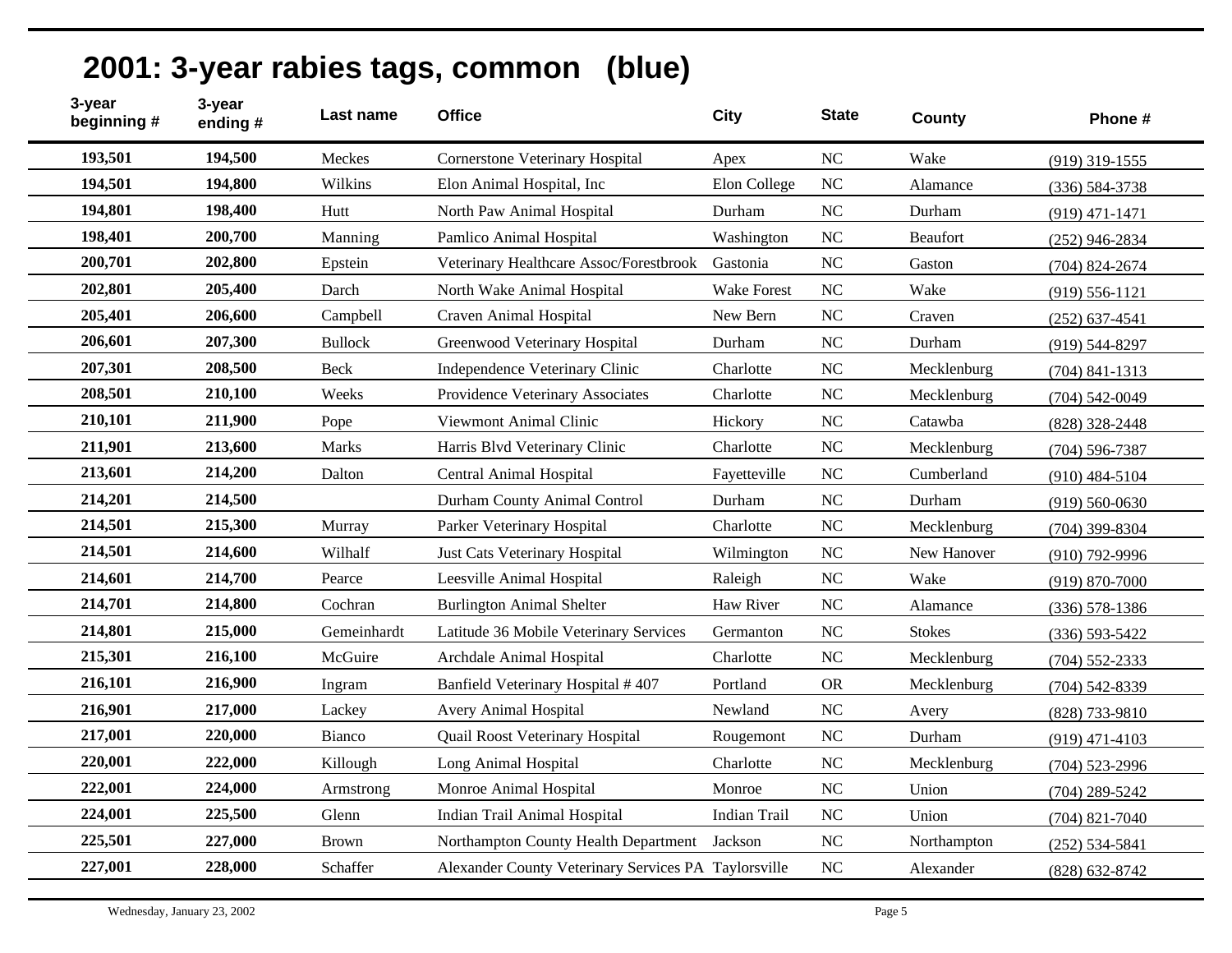| 2001: 3-year rabies tags, common (blue) |  |  |  |  |
|-----------------------------------------|--|--|--|--|
|-----------------------------------------|--|--|--|--|

| 3-year<br>3-year<br>beginning #<br>ending# | Last name     | <b>Office</b>                                            | City                 | <b>State</b>   | <b>County</b> | Phone #            |
|--------------------------------------------|---------------|----------------------------------------------------------|----------------------|----------------|---------------|--------------------|
| 228,001<br>229,000                         | Upshaw        | <b>Burlington Rd Animal Hospital</b>                     | Greensboro           | NC             | Guilford      | $(336)$ 375-3939   |
| 229,001<br>230,000                         | Crabtree      | <b>Carver Street Animal Hospital</b>                     | Durham               | NC             | Durham        | $(919)$ 477-7319   |
| 230,001<br>231,000                         | Parrish       | Animal Care Clinic                                       | Concord              | N <sub>C</sub> | Cabarrus      | $(704)$ 786-6669   |
| 231,001<br>232,000                         | McCann        | Cary Veterinary Hospital                                 | Cary                 | <b>NC</b>      | Wake          | $(919)$ 469-0947   |
| 232,001<br>233,000                         | Puckett       | Greenock Farm Veterinary Hospital                        | Midland              | <b>NC</b>      | Cabarrus      | $(704)$ 455-3004   |
| 233,001<br>234,000                         | Hight         | <b>Hight Veterinary Hospital</b>                         | Charlotte            | NC             | Mecklenburg   | $(704)$ 595-9377   |
| 234,001<br>234,500                         | Gintis        | Lake Pine Animal Hospital                                | Apex                 | NC             | Wake          | $(919)$ 380-1157   |
| 234,501<br>235,000                         | Hutsell       | Fairview Animal Hospital                                 | Fairview             | NC             | Buncombe      | (828) 628-3557     |
| 235,001<br>235,500                         | Rodgers       | Hemlock Bluffs Animal Hospital                           | Cary                 | <b>NC</b>      | Wake          | $(919)$ 362-1223   |
| 235,501<br>237,300                         | Thompson      | Appalachian-New River Veterinary Assoc Boone             |                      | <b>NC</b>      | Watauga       | $(828)$ 264-5621   |
| 237,301<br>239,700                         | Canchola      | Lejeune Veterinary Facility -#CLM01P39 Tarawa Terrace NC |                      |                | Onslow        | $(910)$ 451-5757   |
| 239,701<br>243,500                         | Foster        | <b>Foster Animal Hospital</b>                            | Concord              | <b>NC</b>      | Cabarrus      | $(704) 786 - 0104$ |
| 243,501<br>244,700                         | Newlin        | Watauga Veterinary Hospital                              | Boone                | N <sub>C</sub> | Watauga       | (828) 297-3300     |
| 244,701<br>246,000                         | Beretich      | Cape Fear Valley Animal Hospital                         | Dunn                 | <b>NC</b>      | Harnett       | $(910) 892 - 3540$ |
| 246,001<br>247,800                         | Tapley        | Waxhaw Animal Hospital                                   | Waxhaw               | NC             | Union         | $(704)$ 843-2269   |
| 247,801<br>250,500                         | Baron         | <b>Matthews Animal Clinic</b>                            | <b>Matthews</b>      | NC             | Mecklenburg   | $(704)$ 847-9856   |
| 251,700<br>250,501                         | <b>Boston</b> | Countryside Pet Hospital                                 | Conover              | NC             | Catawba       | $(828)$ 465-7387   |
| 251,701<br>252,900                         | Glander       | Lake Hickory Veterinary Hospital                         | <b>Granite Falls</b> | NC             | Caldwell      | $(828)$ 396-7002   |
| 252,901<br>254,100                         | Stanbery      | Mitchell Veterinary Clinic                               | Spruce Pine          | NC             | Mitchell      | $(828)$ 765-6039   |
| 254,101<br>255,700                         | Gordon        | <b>Oberlin Animal Hospital</b>                           | Raleigh              | <b>NC</b>      | Wake          | $(919) 832 - 3107$ |
| 255,701<br>256,900                         | Tarkington    | Parkwood Animal Hospital                                 | Durham               | N <sub>C</sub> | Durham        | $(919) 544 - 7711$ |
| 256,901<br>257,700                         | Cooper        | Pasquotank Animal Hospital                               | Elizabeth City       | <b>NC</b>      | Pasquotank    | $(252)$ 264-3372   |
| 258,800<br>257,701                         | Lawrence      | Lake Country Animal Hospital                             | Roanoke Rapids NC    |                | Halifax       | $(252)$ 308-1882   |
| 258,801<br>259,900                         | Gordon        | Glenwood Animal Hospital                                 | Raleigh              | <b>NC</b>      | Wake          | (919) 783-7387     |
| 259,901<br>261,000                         | <b>Barnes</b> | <b>Topsail Animal Hospital</b>                           | Hampstead            | <b>NC</b>      | Pender        | $(910)$ 270-4401   |
| 261,001<br>261,700                         | Rutowski      | Animal Care Hospital of Matthews                         | Matthews             | <b>NC</b>      | Mecklenburg   | $(704)$ 847-3647   |
| 261,701<br>262,500                         | Highsmith     | Animal Kingdom Veterinary Hospital                       | Cary                 | NC             | Wake          | $(919)$ 460-9111   |
| 262,501<br>263,300                         | Robinson      | Robinson Animal Hospital                                 | Clayton              | <b>NC</b>      | Johnston      | $(919) 553 - 7173$ |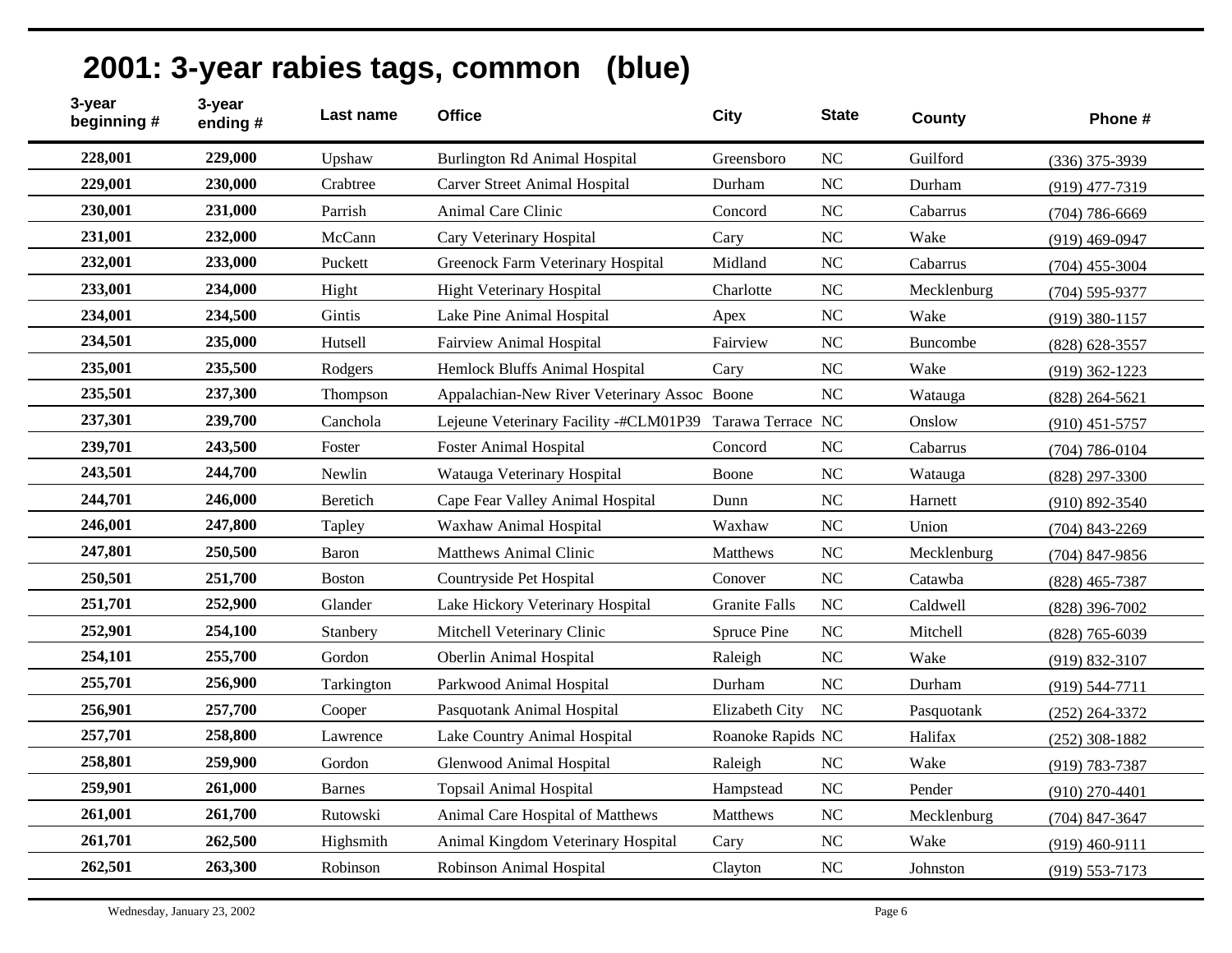| 2001: 3-year rabies tags, common (blue) |  |
|-----------------------------------------|--|
|-----------------------------------------|--|

| 3-year<br>beginning # | 3-year<br>ending# | Last name    | <b>Office</b>                                    | <b>City</b>     | <b>State</b> | County      | Phone #            |
|-----------------------|-------------------|--------------|--------------------------------------------------|-----------------|--------------|-------------|--------------------|
| 263,301               | 265,000           | Gintis       | Swift Creek Animal Hospital                      | Raleigh         | NC           | Wake        | $(919) 851 - 8387$ |
| 265,001               | 265,800           | Schell       | Timbercreek Veterinary Hospital                  | Jonesville      | <b>NC</b>    | Yadkin      | $(336) 526 - 6013$ |
| 265,801               | 267,000           | Kahdy        | Wake Veterinary Hospital                         | Knightdale      | <b>NC</b>    | Wake        | $(919)$ 266-9852   |
| 267,001               | 267,700           | <b>Barth</b> | Zebulon Animal Hospital                          | Zebulon         | <b>NC</b>    | Wake        | $(919)$ 269-4500   |
| 267,701               | 268,900           | Mercer       | Southpark Animal Hospital                        | Charlotte       | <b>NC</b>    | Mecklenburg | $(704)$ 523-3457   |
| 268,901               | 269,700           | Sauls        | <b>Orange County Animal Control</b>              | Hillsborough    | <b>NC</b>    | Orange      | $(919)$ 245-2081   |
| 269,701               | 270,500           | Kaylor       | Arcadia Veterinary Hospital                      | Winston Salem   | <b>NC</b>    | Forsyth     | $(336)$ 775-5700   |
| 270,501               | 271,200           | Said         | Academy Veterinary Hospital                      | Durham          | <b>NC</b>    | Durham      | $(919) 688 - 6628$ |
| 271,201               | 272,400           | Lash         | Cleveland School Animal Hospital                 | Garner          | <b>NC</b>    | Wake        | $(919) 662 - 7387$ |
| 272,401               | 273,100           |              | Halifax County Animal Control                    | Halifax         | <b>NC</b>    | Halifax     | $(252) 583 - 1050$ |
| 273,101               | 273,800           | Haywood      | Montgomery Animal Clinic                         | <b>Troy</b>     | NC           | Montgomery  | $(910) 572 - 3781$ |
| 273,801               | 274,400           | <b>Black</b> | North Wayne Animal Hospital                      | Pikeville       | <b>NC</b>    | Wayne       | $(919)$ 242-6044   |
| 274,401               | 275,000           | Sheegog      | <b>Onslow Animal Hospital</b>                    | Jacksonville    | NC           | Onslow      | $(910)$ 347-1219   |
| 275,001               | 276,200           | Young        | Steele Creek Animal Hospital                     | Charlotte       | <b>NC</b>    | Mecklenburg | $(704)$ 588-4400   |
| 276,201               | 278,800           | Diehl        | Timberlyne Animal Clinic                         | Chapel Hill     | <b>NC</b>    | Orange      | $(919)$ 968-3047   |
| 278,801               | 279,700           | Rubin        | Animal Health Care Center                        | Charlotte       | NC           | Mecklenburg | $(704)$ 392-3259   |
| 279,701               | 280,500           | Hanes        | Davis Lake Animal Hospital                       | Charlotte       | <b>NC</b>    | Mecklenburg | $(704)$ 599-0405   |
| 280,501               | 280,800           | Lowry        | Eastridge Animal Hospital                        | Gastonia        | <b>NC</b>    | Gaston      | $(704)$ 869-9400   |
| 280,801               | 281,400           | Garing       | Elkin Veterinary Clinic                          | Elkin           | <b>NC</b>    | Surry       | $(336) 835 - 1853$ |
| 281,401               | 282,000           | <b>Suggs</b> | <b>Gaston Veterinary Hospital</b>                | Gastonia        | <b>NC</b>    | Gaston      | (704) 864-5739     |
| 282,001               | 282,600           | Nusbaum      | North College Road Animal Hospital`              | Wilmington      | <b>NC</b>    | New Hanover | $(910)$ 452-2273   |
| 282,601               | 282,900           | Ball         | Banfield, The Pet Hospital                       | Raleigh         | NC           | Wake        | $(919)$ 790-8337   |
| 282,901               | 283,100           | Jaconis      | <b>Carteret Animal Hospital</b>                  | <b>Beaufort</b> | <b>NC</b>    | Carteret    | $(252)$ 728-7600   |
| 283,101               | 283,400           | Rountree     | Goose Creek Animal Hospital                      | Sunbury         | <b>NC</b>    | Gates       | $(252)$ 465-4831   |
| 283,401               | 283,800           | Schacht      | <b>Idlewild Animal Hospital</b>                  | Charlotte       | <b>NC</b>    | Mecklenburg | $(704)$ 535-6688   |
| 283,801               | 284,400           | Covington    | Oak Park Creedmoor Rd Veterinary Hosp Raleigh    |                 | <b>NC</b>    | Wake        | $(919) 781 - 0696$ |
| 284,401               | 284,800           | Queck        | The Carolinas Animal Hospital & Dental Charlotte |                 | <b>NC</b>    | Mecklenburg | $(704)$ 588-9788   |
| 284,801               | 285,400           | Horstman     | Woodlawn Animal Hospital                         | Charlotte       | <b>NC</b>    | Mecklenburg | $(704)$ 523-3576   |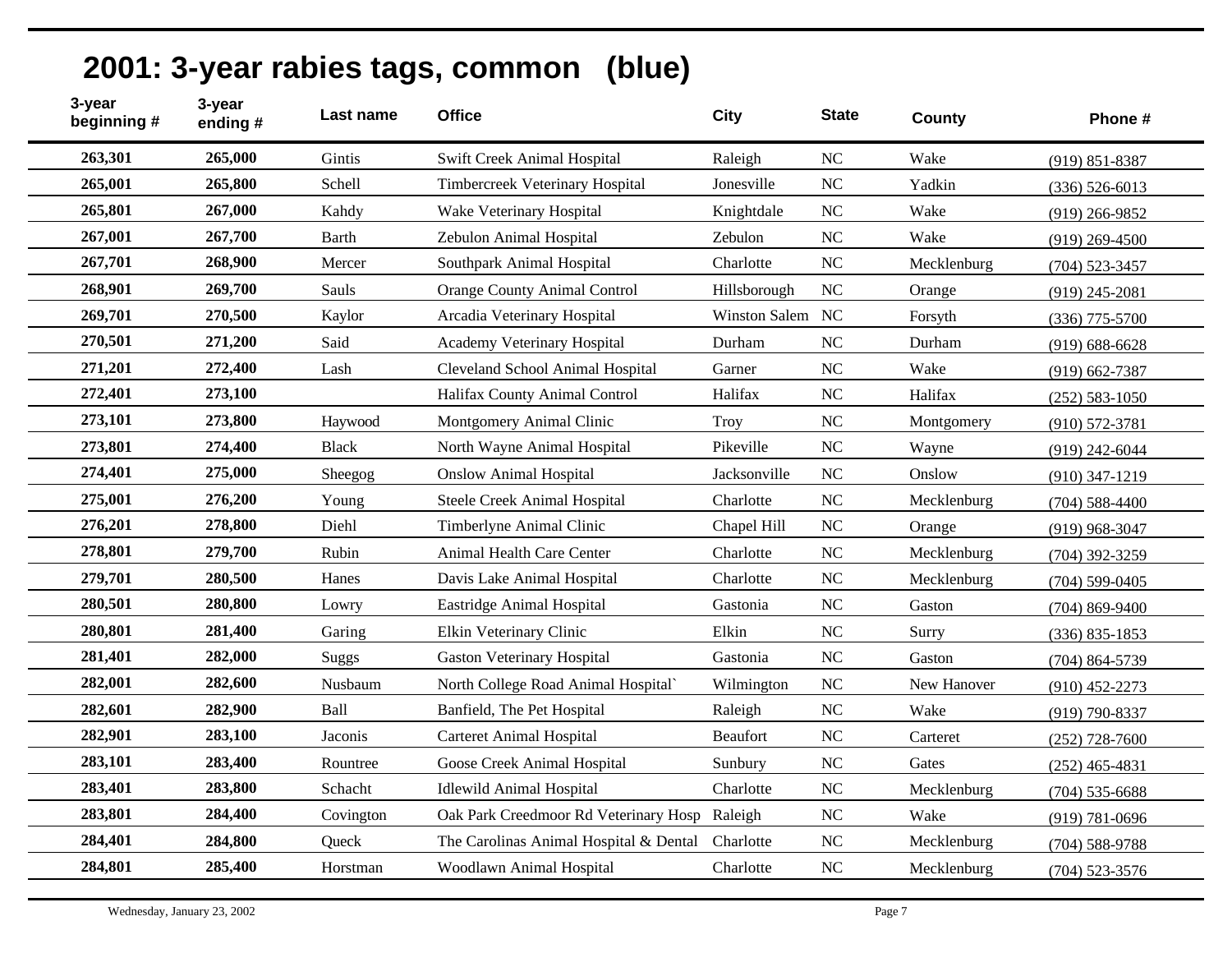| 3-year<br>beginning # | 3-year<br>ending# | Last name      | <b>Office</b>                                      | <b>City</b>     | <b>State</b>   | County          | Phone #            |
|-----------------------|-------------------|----------------|----------------------------------------------------|-----------------|----------------|-----------------|--------------------|
| 285,401               | 285,700           | Ward           | 70 West Veterinary Hospital                        | Havelock        | NC             | Craven          | $(252)$ 447-9525   |
| 285,701               | 286,000           | Haden          | Animal Medical Center of Garner                    | Garner          | <b>NC</b>      | Wake            | (919) 779-8887     |
| 286,001               | 286,400           | Hombs          | <b>Atrium Animal Hospital</b>                      | Charlotte       | N <sub>C</sub> | Mecklenburg     | $(704)$ 542-2000   |
| 286,401               | 286,700           | Whitley        | Berkeley Veterinary Clinic                         | Goldsboro       | NC             | Wayne           | $(919)$ 778-5398   |
| 286,701               | 286,900           | White          | Catawba Heights Animal Hospital                    | Belmont         | <b>NC</b>      | Gaston          | $(704)$ 827-0616   |
| 286,901               | 287,600           | Karl           | Falconbridge Animal Hospital                       | Chapel Hill     | <b>NC</b>      | Orange          | $(919)$ 403-5591   |
| 287,601               | 288,000           | Schutz         | Foothills Mobile Veterinary Service                | Marion          | <b>NC</b>      | McDowell        | (828) 738-3883     |
| 288,001               | 288,400           | <b>Booker</b>  | Fullwood Animal Hospital                           | <b>Matthews</b> | N <sub>C</sub> | Mecklenburg     | $(704)$ 847-2400   |
| 288,401               | 288,700           | O'Hara         | O'Hara Veterinary Clinic                           | Charlotte       | <b>NC</b>      | Mecklenburg     | $(704)$ 372-2537   |
| 288,701               | 289,400           | Staten         | Pet-Vet House Call Practice                        | Raleigh         | <b>NC</b>      | Wake            | $(919) 676 - 3130$ |
| 288,801               | 389,100           | Eure           | Moyock Animal Hospital                             | Moyock          | <b>NC</b>      | Currituck       | $(252)$ 435-2250   |
| 289,401               | 290,000           | Duffy          | Raleigh Cat Clinic                                 | Raleigh         | <b>NC</b>      | Wake            | $(919) 518 - 8013$ |
| 290,001               | 290,300           | Thompson       | <b>Thompson Animal Hospital</b>                    | Monroe          | <b>NC</b>      | Union           | $(704)$ 283-5942   |
| 290,301               | 291,000           | Thomann        | Greater Charlotte Mobile Veterinary Hosp Charlotte |                 | NC             | Mecklenburg     | $(704)$ 522-0677   |
| 291,001               | 291,300           | Vadala-Barbour | Crepe Myrtle Animal Hospital                       | Angier          | <b>NC</b>      | Harnett         | $(919)$ 639-8387   |
| 291,301               | 291,500           | <b>Bridges</b> |                                                    | Grover          | <b>NC</b>      | Cleveland       | $(704)$ 937-3300   |
| 291,501               | 291,800           | Davis          | <b>Asheville Veterinary Housecalls</b>             | Asheville       | <b>NC</b>      | <b>Buncombe</b> | (828) 254-2227     |
| 291,801               | 292,000           | Ansede         | Ansede Veterinary Relief Service                   | Monroe          | NC             | Union           | $(704) 764 - 3711$ |
| 292,001               | 292,200           | Scott          | <b>Brentwood Veterinary Center</b>                 | Wilson          | <b>NC</b>      | Wilson          | $(252)$ 243-6252   |
| 292,201               | 292,400           | <b>Suggs</b>   | Carolina Cat Clinic                                | Gastonia        | NC             | Gaston          | $(704)$ 865-5554   |
| 292,401               | 292,500           | Dienhart       | Hilltop Animal Hospital                            | Fuquay-Varina   | NC             | Wake            | $(919)$ 552-5232   |
| 292,501               | 292,700           | Lattimore      | <b>Housecall Practice for Pets</b>                 | Raleigh         | <b>NC</b>      | Wake            | $(919)$ 362-8041   |
| 292,701               | 293,000           | Nabel          | <b>James Landing Veterinary Hospital</b>           | Jamestown       | N <sub>C</sub> | Guilford        | $(336) 852 - 9800$ |
| 293,001               | 293,200           | Hamrick        | Lexington Large Animal Hospital                    | Lexington       | <b>NC</b>      | Davidson        | $(336)$ 787-4901   |
| 293,201               | 293,600           | Gochnauer      | Mobile Large Animal Veterinaryt Service Cornelius  |                 | <b>NC</b>      | Mecklenburg     | $(704)$ 895-8820   |
| 293,601               | 293,900           | Lackey         | Morningstar Animal Hospital                        | <b>Matthews</b> | NC             | Mecklenburg     | $(704)$ 847-0224   |
| 293,901               | 294,100           | Pearson        | Mountain Laurel Mobile Vet Service                 | Lenoir          | N <sub>C</sub> | Caldwell        | $(828)$ 758-7860   |
| 294,101               | 294,300           | <b>Nicks</b>   | Nicks Veterinary Hospital                          | Charlotte       | <b>NC</b>      | Mecklenburg     | $(704)$ 523-8015   |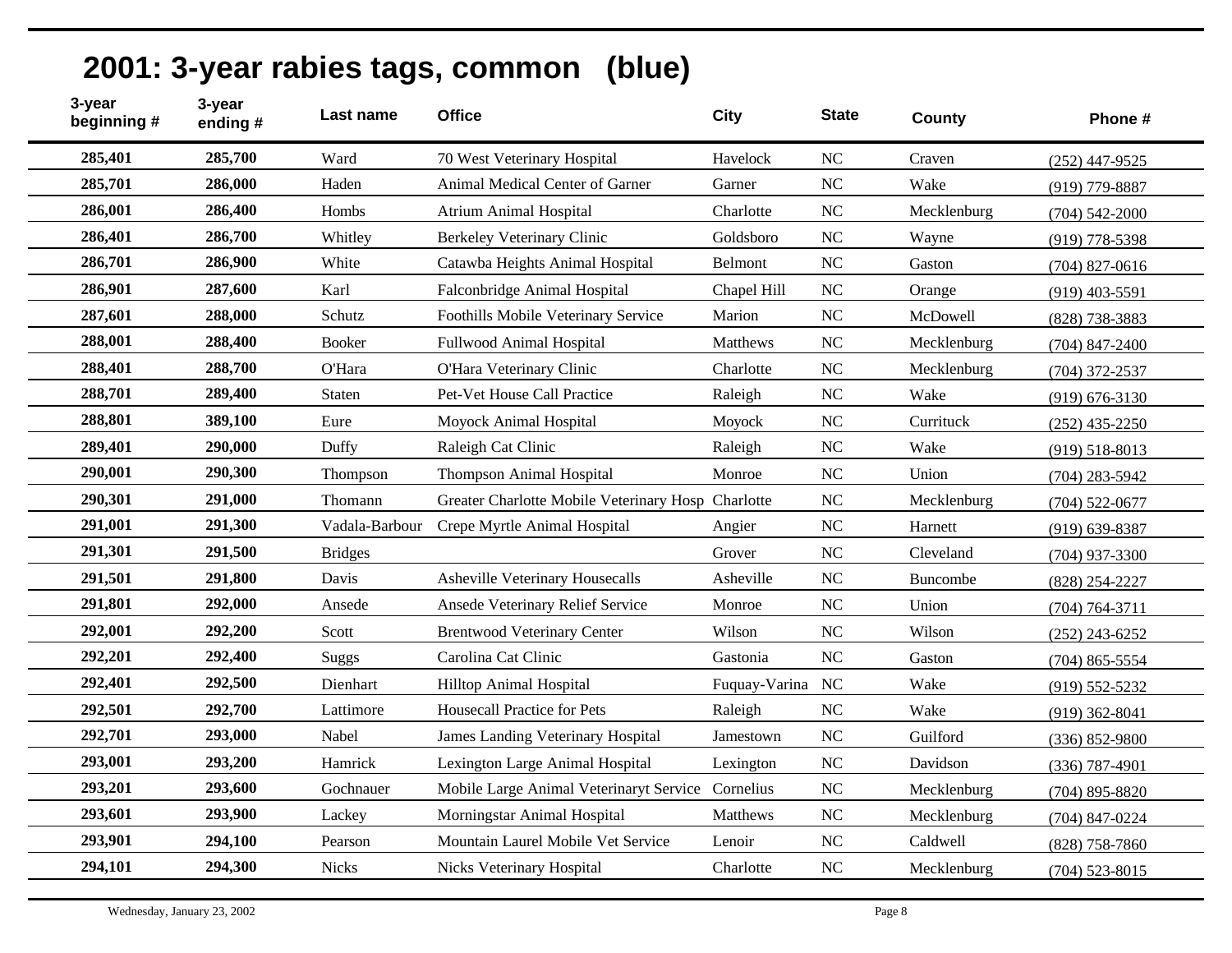| 2001: 3-year rabies tags, common (blue) |  |
|-----------------------------------------|--|
|-----------------------------------------|--|

| 3-year<br>beginning # | 3-year<br>ending# | Last name       | <b>Office</b>                            | <b>City</b>  | <b>State</b>   | <b>County</b> | Phone #            |
|-----------------------|-------------------|-----------------|------------------------------------------|--------------|----------------|---------------|--------------------|
| 294,301               | 294,500           | Rogers          | Rogers Veterinary Hospital               | Siler City   | NC             | Chatham       | $(919) 742 - 3646$ |
| 294,501               | 294,900           | Sullivan        | <b>Six Forks Animal Hospital</b>         | Raleigh      | <b>NC</b>      | Wake          | (919) 847-5854     |
| 294,901               | 295,300           | <b>Bradler</b>  | <b>Animal House Calls</b>                | Wilmington   | <b>NC</b>      | New Hanover   | $(910)$ 686-4806   |
| 295,301               | 295,600           | Whited          | Mebane Mobile Veterinary Service         | Mebane       | N <sub>C</sub> | Alamance      | $(336)$ 421-9044   |
| 295,601               | 295,800           | Bowman          | Iredell Companion Animal Hospital        | Statesville  | <b>NC</b>      | Iredell       | $(704)$ 872-4090   |
| 295,801               | 296,000           | Kirkman         |                                          | Siler City   | <b>NC</b>      | Chatham       | $(919) 742 - 5500$ |
| 296,001               | 296,200           | Hill            | Hill Mobile Veterinary Svc               | Fayetteville | N <sub>C</sub> | Cumberland    | $(910)$ 484-9400   |
| 296,201               | 296,500           | Freer           | Freer Animal Hospital                    | Mt Airy      | NC             | surry         | $(336) 786 - 5197$ |
| 296,501               | 296,700           | Betton          | Banfield, The Pet Hospital               | Portland     | <b>OR</b>      | Durham        | $(919) 620 - 8142$ |
| 296,701               | 296,900           | Ipcock          | Institute Mobile Veterinary Service      | LaGrange     | NC             | Lenoir        | $(252) 566 - 5041$ |
| 296,901               | 297,100           | Scotton         | Southeast Community Animal Hospital      | Greensboro   | N <sub>C</sub> | Guilford      | $(336) 674 - 1002$ |
| 297,101               | 297,300           | Lewis           | Piper Glen Animal Hospital               | Charlotte    | N <sub>C</sub> | Mecklenburg   | $(704) 541 - 7171$ |
| 297,301               | 297,400           | Jordan          |                                          | Siler City   | <b>NC</b>      | Chatham       | $(919)$ 663-5996   |
| 297,401               | 297,500           | Wright          |                                          | Eden         | <b>NC</b>      | Rockingham    | $(336) 632 - 9260$ |
| 297,501               | 297,600           | <b>Sifers</b>   | After Hours Small Animal Emer Clinic     | Raleigh      | <b>NC</b>      | Wake          | $(919) 781 - 5147$ |
| 297,601               | 297,900           | Allred          | Allred's Mobile Veterinary Care          | Yadkinville  | NC             | Yadkin        | $(336) 682 - 7107$ |
| 297,901               | 298,000           | Campbell        | Animal Care Center                       | New Bern     | NC             | Craven        | $(252)$ 636-5040   |
| 298,001               | 298,100           | <b>Bailey</b>   | Animal Hospital of Peak Plaza            | Apex         | <b>NC</b>      | Wake          | $(919)$ 362-0515   |
| 298,101               | 298,200           | Moser           | Animal Medical Center                    | Danville     | <b>VA</b>      | Virginia      | $(804)$ 793-6477   |
| 298,201               | 298,300           | Edmunds         | Animal Medical Clinic of South Boston    | South Boston | <b>VA</b>      | Virginia      | $(804) 575 - 0034$ |
| 298,301               | 298,400           | <b>O'Malley</b> | Cherokee Mobile Veterinary Services'     | Warrenton    | <b>NC</b>      | Warren        | $(252)$ 257-0737   |
| 298,401               | 298,500           | Dahl            | Clarksville Veterinary Hospital          | Clarksville  | <b>VA</b>      | Virginia      | $(804)$ 374-0166   |
| 298,501               | 298,600           | Wright          | <b>Crystal Coast Mobile Vet Services</b> | Swansboro    | N <sub>C</sub> | Carteret      | $(252)$ 393-7546   |
| 298,601               | 298,700           |                 | Davidson County Health Department        | Lexington    | NC             | Davidson      | $(336)$ 242-2384   |
| 298,701               | 298,900           | Spencer         | Dickson Animal Clinic                    | Gastonia     | <b>NC</b>      | Gaston        | $(704)$ 824-9160   |
| 298,901               | 299,000           | Morton          | Elizabethtown Veterinary Hospital        | Clarkton     | <b>NC</b>      | Bladen        | $(910) 862 - 3000$ |
| 299,001               | 299,100           | Heron           | Flat River Veterinary Hospital           | Rougemont    | <b>NC</b>      | Durham        | $(919)$ 477-4210   |
| 299,101               | 299,200           | Schwartz        |                                          | Durham       | <b>NC</b>      | Durham        | $(919)$ 957-0986   |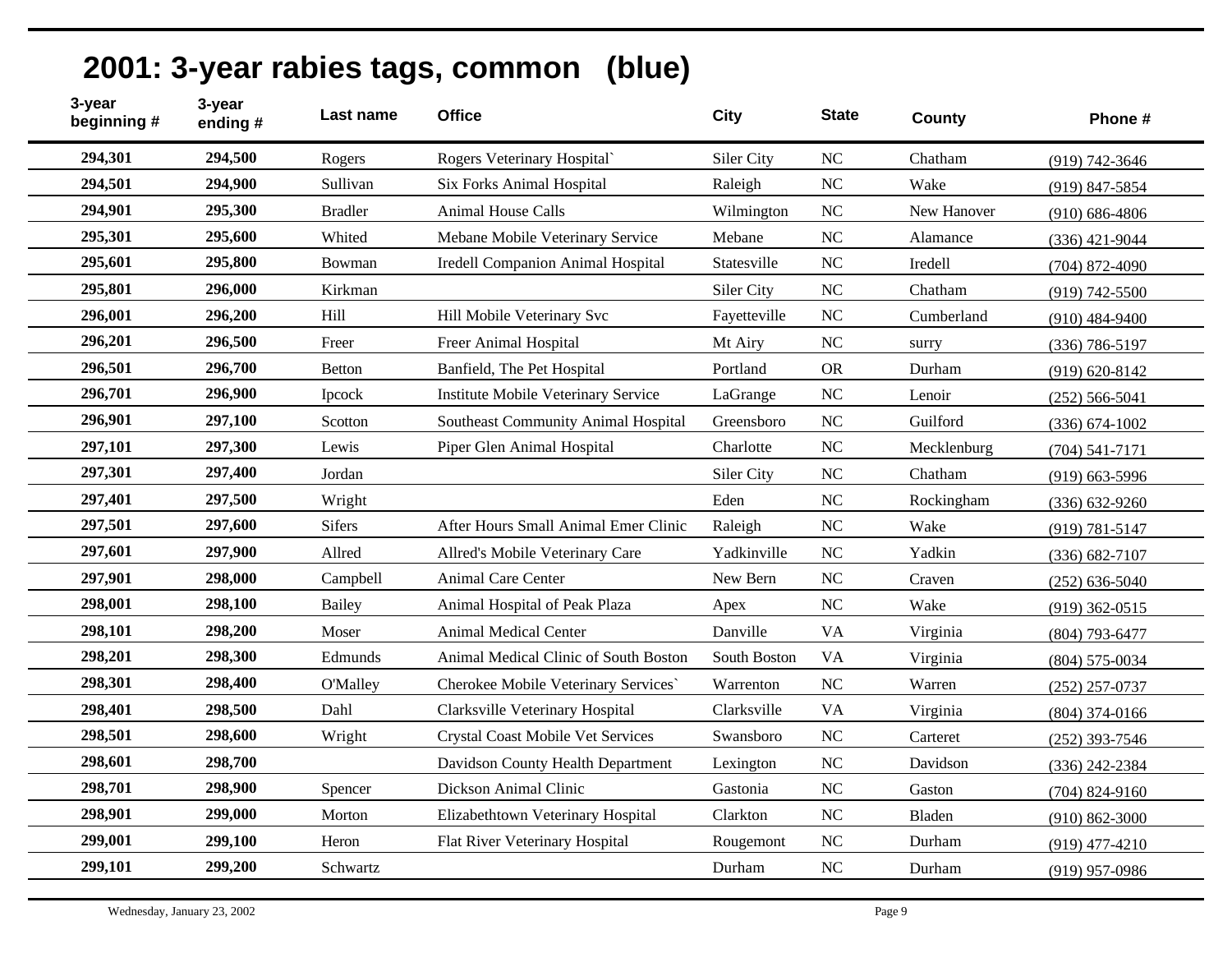| 3-year<br>beginning # | 3-year<br>ending# | Last name    | <b>Office</b>                      | <b>City</b>         | <b>State</b> | <b>County</b> | Phone #            |
|-----------------------|-------------------|--------------|------------------------------------|---------------------|--------------|---------------|--------------------|
| 299,201               | 299,300           | Parks        | Large Animal Health Services       | Asheboro            | <b>NC</b>    | Randolph      | $(336) 629 - 8910$ |
| 299,301               | 299,400           | Gardner      | Large Animal Medicine & Surgery    | Salisbury           | NC           | Rowan         | $(704)$ 637-0546   |
| 299,401               | 299,500           | Lineberger   | Lineberger Veterinary Hospital     | Gastonia            | <b>NC</b>    | Gaston        | $(704)$ 824-8451   |
| 299,501               | 299,600           | Farmer       | Linville Animal Hospital           | Linville            | NC           | Avery         | (828) 733-0672     |
| 299,601               | 299,700           | Dick         | Magnolia Animal Hospital           | Deland              | FL           | Wake          | $(919) 873 - 9190$ |
| 299,701               | 299,800           | Smith        | Mt Hernon Animal Clinic            | Danville            | <b>VA</b>    | Virginia      | $(804) 836 - 2499$ |
| 299,801               | 299,900           | Hite         | Nature Veterinary Center           | South Hill          | <b>VA</b>    | Virginia      | $(804)$ 447-3553   |
| 299,901               | 300,000           | <b>Brown</b> | <b>State Road Animal Hospital</b>  | <b>State Road</b>   | <b>NC</b>    | Surry         | $(336) 874 - 2050$ |
| 300,001               | 300,300           | <b>Bush</b>  | Veterinary Home Service            | Raleigh             | NC           | Wake          | $(919)$ 847-2255   |
| 300,301               | 300,400           | Gill         | Wilkinson Animal Hospital          | Lowell              | NC           | Gaston        | $(704)$ 824-9876   |
| 300,401               | 300,500           | Teeter       | Veterinary Homecare                | Gastonia            | NC           | Gaston        | $(704)$ 854-6487   |
| 300,501               | 300,600           | Cotton       | Ambassador Animal Hospital         | Greensboro          | NC           | Guilford      | $(336)$ 379-1227   |
| 300,601               | 300,700           | Dutterer     | Applewood Veterinary Hospital      | Dallas              | NC           | Gaston        | $(704)$ 922-0532   |
| 300,701               | 300,800           | Moore        | All Creatures Pet Hospital         | Stanley             | NC           | Gaston        | $(704)$ 263-1366   |
| 300,801               | 300,900           | Weirick      | Novartis Animal Health             | Greensboro          | NC           | Guilford      | $(336)$ 387-1092   |
| 300,901               | 301,000           | Federhart    | Whispering Waters Animal Clinic    | <b>Blowing Rock</b> | NC           | Watauga       | (828) 295-9181     |
| 301,001               | 301,100           | Simmons      | Springs Road Animal Hospital       | Hickory             | NC           | Catawba       | $(828)$ 256-2151   |
| 301,101               | 301,200           | Phillips     | Phillips Animal Medical Hospital   | Gastonia            | NC           | Gaston        | $(704)$ 867-3514   |
| 301,201               | 301,300           | Hamilton     | Southern Pines Equine Associates   | Southern Pines NC   |              | Moore         | $(910)$ 692-8640   |
| 301,301               | 301,400           | Holmes       | Holmes Mobile Veterinary Service   | <b>Banner Elk</b>   | NC           | Avery         | $(828)$ 266-3959   |
| 301,401               | 301,500           | Concannon    | Veterinary Specialty Hospital      | Cary                | NC           | Wake          | $(919)$ 233-4911   |
| 301,501               | 302,100           |              | Cherokee County Health Department  | Murphy              | NC           | Cherokee      | $(828)$ 837-7486   |
| 302,101               | 302,200           | Kimbrell     | Mid-State Equine Hospital          | Liberty             | NC           | Alamance      | $(336) 622 - 7447$ |
| 302,201               | 302,400           | Trainer      | <b>Trainer Animal Hospital</b>     | <b>Burgaw</b>       | NC           | Pender        | $(910)$ 259-2506   |
| 302,401               | 302,500           | Feldman      | Research Triangle Institute        | Durham              | NC           | Durham        | $(919)$ 541-6658   |
| 302,501               | 304,000           | Fuller       | <b>Caswell Veterinary Services</b> | Yanceyville         | NC           | Caswell       | $(336) 694 - 6321$ |
| 304,001               | 305,500           | Robinson     | Robinson Veterinary Clinic         | Newton              | $\rm NC$     | Catawba       | $(828)$ 294-2900   |
| 305,501               | 307,300           | Wellborn     | Animal Hospital of East Burke      | Valdese             | NC           | <b>Burke</b>  | (828) 874-8387     |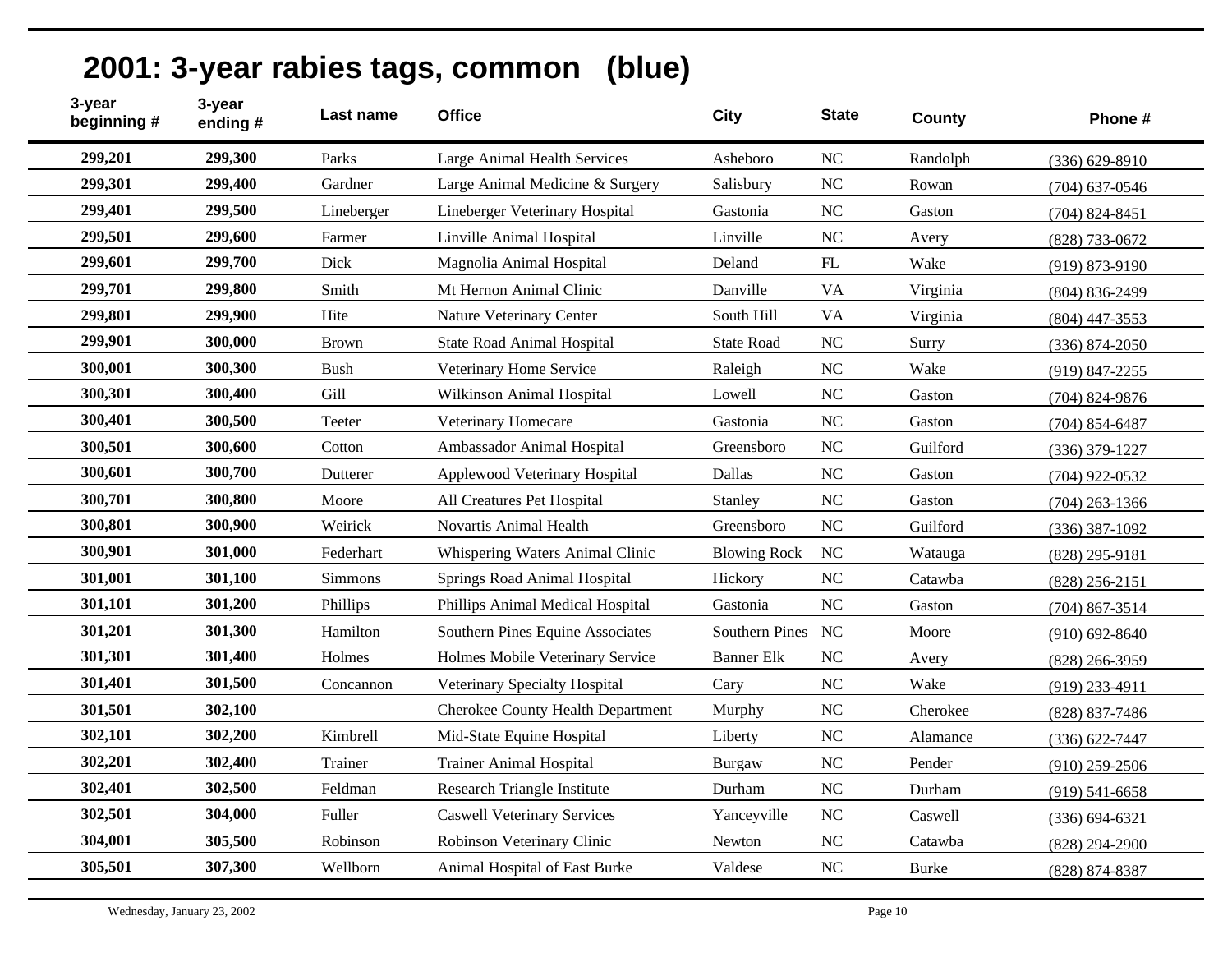| 3-year<br>beginning # | 3-year<br>ending# | Last name      | <b>Office</b>                         | <b>City</b>   | <b>State</b>   | County      | Phone #            |
|-----------------------|-------------------|----------------|---------------------------------------|---------------|----------------|-------------|--------------------|
| 307,301               | 307,600           | Simmons        | <b>Butner Veterinary Clinic</b>       | <b>Butner</b> | NC             | Granville   | $(919) 575 - 6210$ |
| 307,601               | 309,400           | Jones          | Chowan Animal Hospital                | Edenton       | N <sub>C</sub> | Chowan      | $(252)$ 482-4113   |
| 309,401               | 310,200           | Greene         | McDowell Veterinary Clinic            | Marion        | NC             | McDowell    | $(828)$ 652-8471   |
| 310,201               | 311,500           | Hudson         | Northwoods Animal Hospital            | Cary          | N <sub>C</sub> | Wake        | $(919)$ 481-2987   |
| 311,501               | 312,000           | Shelton        | Shelton's Vet Clinic                  | Williamston   | NC             | Martin      | $(252)$ 792-2808   |
| 312,001               | 312,100           | Malocha        | <b>Stage Road Animal Hospital</b>     | Angier        | <b>NC</b>      | Harnett     | $(919) 639 - 3337$ |
| 312,101               | 312,500           | <b>Bowles</b>  | <b>Stanly Animal Clinic</b>           | Albemarle     | NC             | Stanly      | $(704)$ 982-8611   |
| 312,501               | 313,400           | Manchester     | Hayes Barton Animal Hospital          | Raleigh       | NC             | Wake        | $(919) 833 - 2666$ |
| 313,401               | 313,900           | <b>Brown</b>   | Dixie Trail Animal Hospital           | Raleigh       | N <sub>C</sub> | Wake        | $(919) 781 - 5977$ |
| 313,901               | 314,000           | Green          | Mallard Creek Animal Hospital         | Charlotte     | <b>NC</b>      | Mecklenburg | $(704)$ 598-6525   |
| 314,001               | 315,200           | Currin         | Mayfair Animal Hospital               | Cary          | NC             | Wake        | $(919)$ 467-6146   |
| 315,201               | 315,500           | Marlatt        | <b>Garner Animal Hospital</b>         | Garner        | NC             | Wake        | $(919) 772 - 0404$ |
| 315,501               | 317,000           | Mitchell       | Maiden Small Animal Hospital          | Maiden        | NC             | Catawba     | $(828)$ 428-0010   |
| 317,001               | 318,000           | Flynn          | Banfield, The Pet Hospital #410       | Portland      | <b>OR</b>      | Mecklenburg | $(704)$ 599-3488   |
| 318,001               | 319,000           | Ashburg        | Town and Country Veterinary Hospital  | Apex          | <b>NC</b>      | Wake        | $(919)$ 363-6363   |
| 319,001               | 321,000           | Ward           | The Animal Hospital                   | Carrboro      | NC             | Orange      | $(919)$ 967-9261   |
| 321,001               | 323,000           | Suggs          | Piedmont Veterinary Clinic            | Hillsborough  | NC             | Orange      | (919) 732-2569     |
| 323,001               | 324,000           | Price          | <b>Cumberland Animal Hospital</b>     | Fayetteville  | N <sub>C</sub> | Cumberland  | $(910)$ 822-3338   |
| 324,001               | 325,000           | Wilson         | <b>Bayleaf Veterinary Hospital</b>    | Raleigh       | NC             | Wake        | $(919) 848 - 1926$ |
| 325,001               | 325,500           | Rodeffer       | Mebane Pet Clinic                     | Mebane        | NC             | Alamance    | $(919)$ 304-5200   |
| 325,501               | 328,000           | Jackson        | Quail Corners Animal Hospital         | Raleigh       | N <sub>C</sub> | Wake        | $(919) 876 - 0739$ |
| 328,001               | 328,500           | <b>Bullock</b> | <b>Bullock Animal Hospital</b>        | New Bern      | N <sub>C</sub> | Craven      | $(252) 637 - 6161$ |
| 328,501               | 328,800           | Rook           | <b>Coastal Animal Hospital</b>        | Kitty Hawk    | NC             | Dare        | $(252)$ 261-3960   |
| 328,801               | 329,400           | Tice           | Cat Clinic of Cary                    | Cary          | NC             | Wake        | $(919)$ 469-9000   |
| 329,401               | 330,200           | McMillian      | Banfield #411 (PO 0411010829)         | Portland      | <b>OR</b>      | Forsyth     | $(336)$ 765-8339   |
| 330,201               | 331,500           | Jackson        | Hidden Valley Animal Hospital         | Raleigh       | NC             | Wake        | (919) 847-9396     |
| 331,501               | 331,700           | Graves         | Veterinary House Calls                | Charlotte     | NC             | Mecklenburg | $(704) 556 - 1070$ |
| 331,701               | 331,800           | Branch         | Branch Veterinary House Call Practice | Clayton       | <b>NC</b>      | Johnston    | $(919) 550 - 0217$ |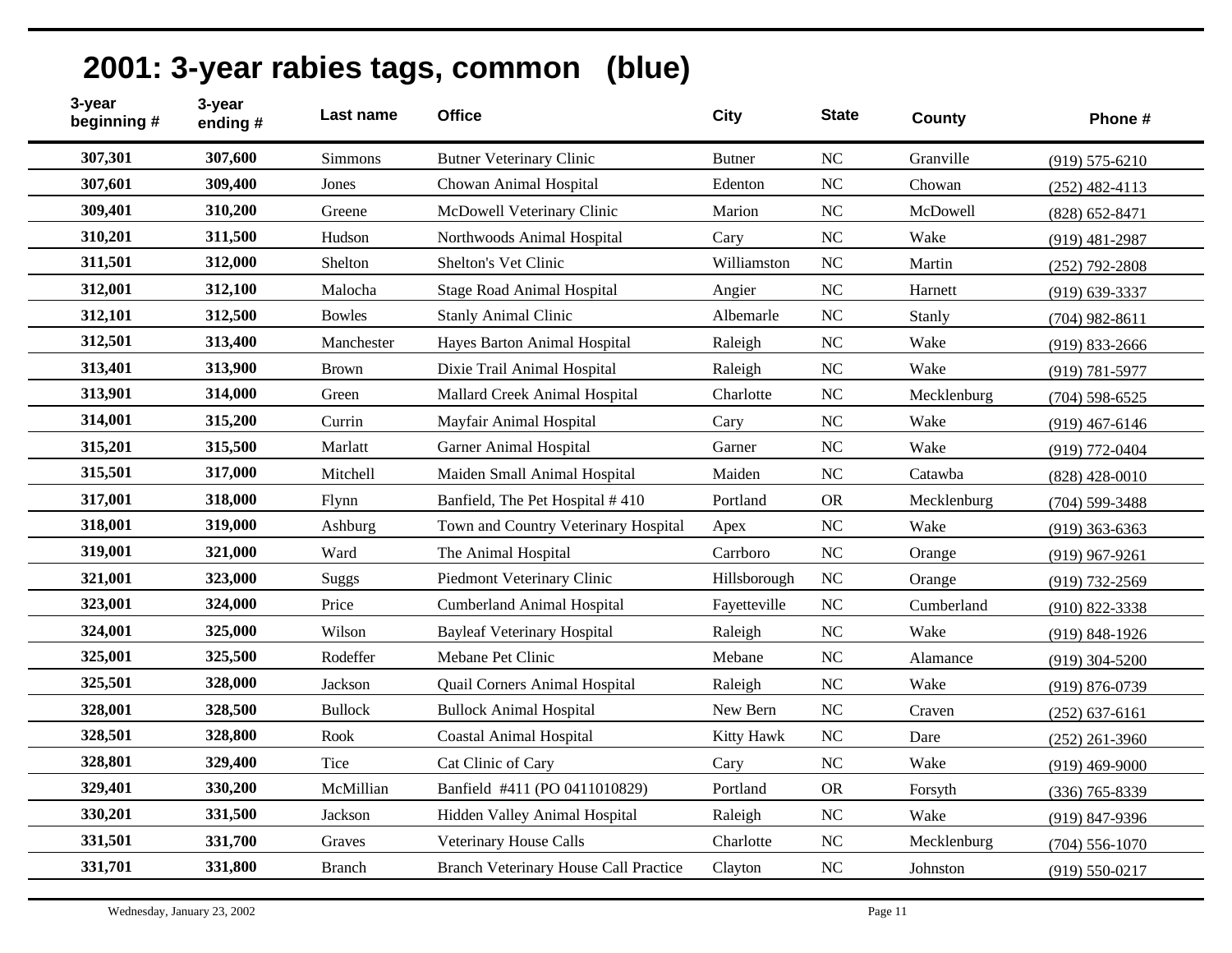| 3-year<br>beginning # | 3-year<br>ending# | Last name       | <b>Office</b>                          | <b>City</b>          | <b>State</b>   | County        | Phone #            |
|-----------------------|-------------------|-----------------|----------------------------------------|----------------------|----------------|---------------|--------------------|
| 331,801               | 331,900           | Childress       | Mobile Veterinary Care South Charlotte | Charlotte            | NC             | Mecklenburg   | $(704) 724 - 0629$ |
| 331,901               | 332,000           |                 | NCSU College of Veterinary Medicine    | Raleigh              | N <sub>C</sub> | Wake          | $(919) 513 - 6572$ |
| 332,001               | 332,100           | Hite            | <b>Nature Veterinary Facility</b>      | South Hills          | <b>VA</b>      | Virginia      | $(804)$ 447-3553   |
| 332,101               | 332,400           | Gemeinhardt     | Latitude 36 Mobile Veterinary Services | Germanton            | NC             | <b>Stokes</b> | $(336) 593 - 5422$ |
| 332,401               | 332,600           | Jordan          | <b>Coastal Cat Clinic</b>              | Jacksonville         | NC             | Onslow        | $(910)$ 938-4515   |
| 332,601               | 332,800           | <b>Strasser</b> | Kildaire Animal Medical Center         | Cary                 | N <sub>C</sub> | Wake          | $(919)$ 469-8086   |
| 332,801               | 332,900           | Powell          | Lake Wheeler Veterinary Hospital       | Raleigh              | NC             | Wake          | $(919) 829 - 5511$ |
| 332,901               | 333,000           | Powell          | <b>Wellington Animal Hospital</b>      | Cary                 | N <sub>C</sub> | Wake          | $(919) 851 - 7475$ |
| 333,001               | 333,100           | Mix             | Southern Oaks Animal Hospital          | Hope Mills           | N <sub>C</sub> | Cumberland    | $(910)$ 424-3011   |
| 333,101               | 333,200           | Meeker          | Davie County Large Animal Hospital     | Mocksville           | <b>NC</b>      | Davie         | $(336)$ 998-7131   |
| 333,201               | 333,300           | Gerardi         | Companion Animal Vet Care              | <b>Wake Forest</b>   | NC             | Wake          | $(919) 554 - 0027$ |
| 333,301               | 333,400           | Konvalinka      | <b>Triangle Pet Emergency</b>          | Durham               | NC             | Durham        | $(919)$ 489-0615   |
| 333,401               | 333,500           | Samuels         | All Walks of Life Mobile Vet Services  | <b>Holly Springs</b> | NC             | Wake          | $(919) 567 - 2965$ |
| 333,501               | 333,600           | McBride         | SNAP - NC                              | Raleigh              | <b>NC</b>      | Wake          | $(919) 783 - 7627$ |
| 333,601               | 333,700           | Fisher          | <b>Fisher Veterinary Hospital</b>      | Raleigh              | <b>NC</b>      | Wake          | $(919) 790 - 0412$ |
| 333,701               | 333,800           | Russell         | Western Wake Veterinary Services       | Apex                 | NC             | Wake          | $(919)$ 362-1344   |
| 333,801               | 333,900           | Heenan          |                                        | Pittsboro            | NC             | Chatham       | $(919)$ 966-8296   |
| 333,901               | 334,000           | Marais          | Foothills Animal Hospital              | <b>Forest City</b>   | <b>NC</b>      | Rutherford    | $(828)$ 248-2168   |
| 334,001               | 334,100           | Cassell         | Healing Springs Animal Hospital        | Galax                | <b>VA</b>      | Virginia      | $(540)$ 236-5103   |
| 334,101               | 334,300           | Corbin          | Pleasant Garden Veterinary Hospital    | Greensboro           | <b>NC</b>      | Guilford      | $(336) 676 - 8387$ |
| 334,301               | 334,500           | Ridgeway        | Ridgeway Animal Clinic                 | New Bern             | N <sub>C</sub> | Craven        | $(252)$ 633-1264   |
| 334,501               | 334,700           | Zebley          | Mobile Vet to Pet Service              | <b>Granite Falls</b> | <b>NC</b>      | Caldwell      | (828) 320-5171     |
| 334,701               | 334,900           | Dick            | Magnolia Animal Hospital               | Deland               | ${\rm FL}$     | Wake          | $(919) 873 - 9190$ |
| 334,901               | 335,000           | Riley           | Robeson County Humane Society          | Lumberton            | NC             | Robeson       | $(910)$ 671-9884   |
| 335,001               | 335,300           | Gigliotti       | Forest Hill Veterinary Hospital        | Wilmington           | NC             | New Hanover   | $(910)$ 362-9955   |
| 335,301               | 335,700           | Lannon          | Lannon's Animal Hospital               | Elizabeth City       | NC             | Pasquotank    | $(252)$ 335-7708   |
| 335,701               | 335,800           |                 | College of Veterinary Medicine         | Raleigh              | NC             | Wake          | $(919) 513 - 6572$ |
| 335,801               | 335,900           | Fish            | NCSU College of Veterinary Medicine    | Raleigh              | <b>NC</b>      | Wake          | $(919) 513 - 6340$ |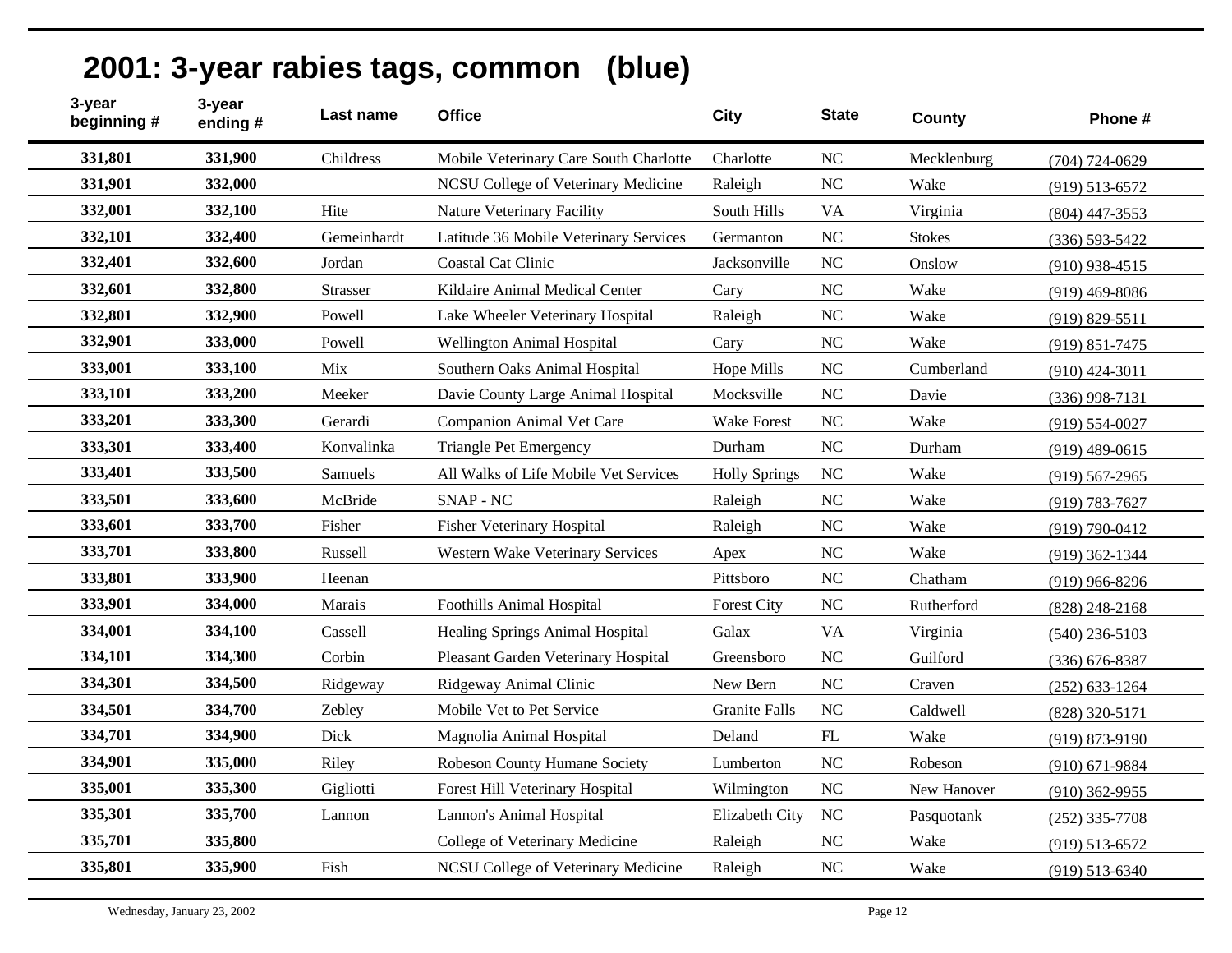| 3-year<br>beginning # | 3-year<br>ending# | Last name    | <b>Office</b>                                       | <b>City</b>        | <b>State</b>               | County      | Phone #            |
|-----------------------|-------------------|--------------|-----------------------------------------------------|--------------------|----------------------------|-------------|--------------------|
| 335,901               | 336,900           | Bowman       | <b>Bowman Animal Hospital</b>                       | Raleigh            | NC                         | Wake        | $(919) 847 - 6216$ |
| 336,901               | 337,700           | Schell       | Timbercreek Veterinary Hospital                     | Jonesville         | NC                         | Yadkin      | $(336) 526 - 6013$ |
| 337,701               | 338,200           | Campbell     | <b>Animal Care Center</b>                           | New Bern           | $\rm NC$                   | Craven      | $(252) 636 - 5040$ |
| 338,201               | 340,200           | <b>Tysor</b> | <b>Chatham Veterinary Services</b>                  | Siler City         | NC                         | Chatham     | (919) 742-4441     |
| 340,201               | 341,200           | Wilhalf      | Just Cats Veterinary Hospital                       | Wilmington         | $\rm NC$                   | New Hanover | (910) 792-9996     |
| 341,201               | 341,400           | Pearce       | Leesville Animal Hospital                           | Raleigh            | NC                         | Wake        | $(919) 870 - 7000$ |
| 341,401               | 341,500           | Kordick      |                                                     | Raleigh            | NC                         | Wake        | (919) 733-3372     |
| 341,501               | 351,500           |              | <b>Cleveland County Animal Shelter</b>              | Shelby             | NC                         | Cleveland   | (704) 481-9884     |
| 351,501               | 356,500           |              | Iredell County Animal Control, PO# 4202 Statesville |                    | $\rm NC$                   | Iredell     | $(704)$ 878-5424   |
| 356,501               | 358,500           | Marais       | Foothills Animal Hospital                           | <b>Forest City</b> | $\rm NC$                   | Rutherford  | $(828)$ 248-2168   |
| 358,501               | 375,500           | McNeil       | New Hanover County Animal Control                   | Wilmington         | N <sub>C</sub>             | New Hanover | $(910)$ 341-4197   |
| 375,501               | 375,900           | Alexander    | House Calls North                                   | Huntersville       | NC                         | Mecklenburg | $(704)$ 875-1806   |
| 375,901               | 377,300           | Hudson       | Animal Hospital of Kannapolis                       | Kannapolis         | NC                         | Rowan       | $(704)$ 938-4606   |
| 377,301               | 378,300           | McBride      | <b>SNAP - NC</b>                                    | Raleigh            | NC                         | Wake        | $(919) 783 - 7627$ |
| 378,301               | 378,500           | <b>Boyd</b>  | <b>Boyd's Animal Hospital</b>                       | Havelock           | $\rm NC$                   | Craven      | $(252)$ 447-4018   |
| 378,501               | 379,000           | Marsh        | <b>Union County Animal Control</b>                  | Monroe             | NC                         | Union       | $(704)$ 283-2308   |
| 379,001               | 380,000           |              | <b>Polk County Animal Control</b>                   | Columbus           | NC                         | Polk        | $(828) 894 - 3001$ |
| 380,001               | 380,300           | Bellinger    | University of NC                                    | Chapel Hill        | NC                         | Orange      | $(919)$ 966-3111   |
| 380,301               | 380,400           | Langford     | Humane Society of Concord & Cabarrus                | Concord            | $\rm NC$                   | Cabarrus    | (704) 892-7554     |
| 380,401               | 381,100           | Ridgeway     | Ridgeway Animal Clinic                              | New Bern           | NC                         | Craven      | $(252) 633 - 1264$ |
| 381,101               | 381,900           | Powell       | Lake Wheeler Veterinary Hospital                    | Raleigh            | NC                         | Wake        | $(919) 829 - 5511$ |
| 381,901               | 382,700           | Powell       | <b>Wellington Animal Hospital</b>                   | Cary               | NC                         | Wake        | $(919) 851 - 7475$ |
| 382,701               | 383,300           | Dick         | Magnolia Animal Hospital                            | Deland             | $\mathop{\rm FL}\nolimits$ | Wake        | $(919) 873 - 9190$ |
| 383,301               | 383,400           | Smith        | Second Chance Pet Adoption                          | Cary               | $\rm NC$                   | Wake        | $(919)$ 460-0610   |
| 383,401               | 383,900           | Marlatt      | <b>Garner Animal Hospital</b>                       | Garner             | NC                         | Wake        | (919) 772-0404     |
| 383,901               | 384,000           | Smoak        |                                                     | Raeford            | NC                         | Hoke        | $(910)$ 904-5677   |
| 384,001               | 384,100           | Donley       |                                                     | Apex               | NC                         | Wake        | $(919)$ 367-0708   |
| 384,101               | 384,300           | Fisher       | <b>Fisher Veterinary Hospital</b>                   | Raleigh            | $\rm NC$                   | Wake        | $(919) 790 - 0412$ |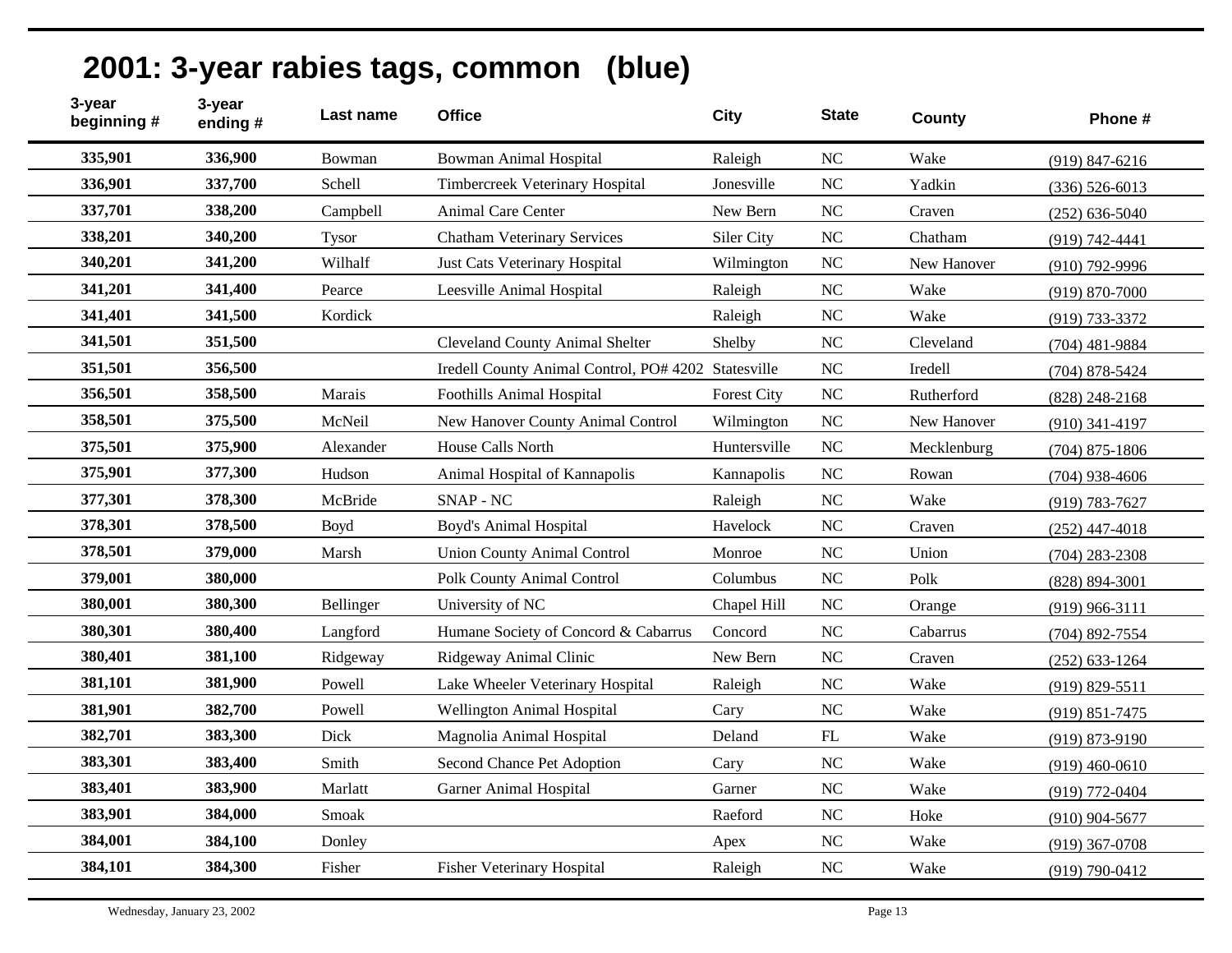| 3-year<br>beginning # | 3-year<br>ending# | Last name        | <b>Office</b>                                           | <b>City</b>           | <b>State</b>   | County          | Phone #            |
|-----------------------|-------------------|------------------|---------------------------------------------------------|-----------------------|----------------|-----------------|--------------------|
| 384,301               | 384,500           | <b>Bailey</b>    | Animal Hospital of Peak Plaza                           | Apex                  | <b>NC</b>      | Wake            | $(919)$ 362-0515   |
| 384,501               | 385,000           | <b>Betton</b>    | Banfield, The Pet Hospital #598                         | Durham                | <b>NC</b>      | Durham          | $(919) 620 - 8142$ |
| 385,001               | 385,500           | Cristea          | <b>Neuhoff Farms</b>                                    | Richland              | NC             | Onslow          | $(910)$ 324-3632   |
| 385,501               | 385,800           | Young            | Steele Creek Animal Hospital                            | Charlotte             | NC             | Mecklenburg     | $(704) 588 - 4400$ |
| 385,801               | 386,000           | Nabel            | James Landing Veterinary Hospital                       | Jamestown             | <b>NC</b>      | Guilford        | $(336) 852 - 9800$ |
| 386,001               | 386,200           | <b>Bradshaw</b>  | Tri-City Animal Clinic                                  | <b>Forest City</b>    | <b>NC</b>      | Rutherford      | $(828)$ 286-2326   |
| 386,201               | 387,000           |                  | Gayle ----#04060 Banfield, The Pet Hospital of Matthews | Portland              | <b>OR</b>      | Mecklenburg     | $(704)$ 847-7001   |
| 387,001               | 387,500           | Campbell         | <b>Animal Care Center</b>                               | New Bern              | NC             | Craven          | $(252) 636 - 5040$ |
| 387,501               | 387,800           | Richardson       | For -- Animal Compassion Network                        | Asheville             | <b>NC</b>      | <b>Buncombe</b> | (828) 232-0440     |
| 387,801               | 388,100           | Pearce           | Leesville Animal Hospital                               | Raleigh               | <b>NC</b>      | Wake            | $(919) 870 - 7000$ |
| 388,101               | 388,200           | Hoots            | Hoof Beats Veterinary Practice                          | Fuquay Varina         | <b>NC</b>      | Wake            | $(919) 557 - 7669$ |
| 388,201               | 388,700           | Lannon           | Lannon's Animal Hospital                                | Elizabeth City        | <b>NC</b>      | Pasquotank      | $(252)$ 335-7708   |
| 388,701               | 388,800           |                  | <b>Madison County Animal Shelter</b>                    | Marshall              | N <sub>C</sub> | Madison         | $(828) 649 - 3190$ |
| 389,101               | 389,200           | McCashin         | Carolina Equine Clinic                                  | <b>Southern Pines</b> | <b>NC</b>      | Moore           | $(910)$ 692-8680   |
| 389,201               | 389,400           | Haden            | Animal Medical Center of Garner                         | Garner                | <b>NC</b>      | Wake            | (919) 779-8887     |
| 389,401               | 390,200           | Haywood          | Montgomery Animal Clinic                                | <b>Troy</b>           | <b>NC</b>      | Montgomery      | $(910) 572 - 3781$ |
| 390,201               | 390,300           | Ansede           | Ansede Veterinary Relief Service                        | Monroe                | N <sub>C</sub> | Union           | $(704) 764 - 3711$ |
| 390,301               | 390,500           | Allen            | Allen Animal Hospital                                   | Weaverville           | N <sub>C</sub> | Buncombe        | $(828)$ 658-2287   |
| 390,501               | 390,600           | <b>Shanks</b>    | Jack Shanks Mobile Veterinary Service                   | Hickory               | <b>NC</b>      | Catawba         | $(828)$ 381-1341   |
| 390,601               | 391,000           | Ball             | Banfield, The Pet Hospital                              | Raleigh               | <b>NC</b>      | Wake            | (919) 790-8337     |
| 391,001               | 391,300           | Hombs            | <b>Atrium Animal Hospital</b>                           | Charlotte             | <b>NC</b>      | Mecklenburg     | $(704)$ 542-2000   |
| 391,301               | 391,800           | <b>Burroughs</b> | Knightdale Animal Hospital                              | Knightdale            | <b>NC</b>      | Wake            | $(919)$ 261-8811   |
| 391,801               | 391,900           | Hugh             | <b>Stoney Creek Veterinary Hospital</b>                 | <b>Stoney Creek</b>   | N <sub>C</sub> | Caswell         | $(336)$ 446-8071   |
| 391,901               | 392,400           | Murray           | Parker Veterinary Hospital                              | Charlotte             | <b>NC</b>      | Mecklenburg     | $(704)$ 399-8304   |
| 392,401               | 392,700           | Lewis            | Piper Glen Animal Hospital                              | Charlotte             | <b>NC</b>      | Mecklenburg     | $(704) 541 - 7171$ |
| 392,701               | 396,200           | Epstein          | Veterinary Healthcare Assoc/Forestbrook                 | Gastonia              | NC             | Gaston          | $(704)$ 824-2674   |
| 396,201               | 396,300           | Cotton           | Ambassador Animal Hospital                              | Greensboro            | N <sub>C</sub> | Guilford        | $(336)$ 379-1227   |
| 396,301               | 396,500           | Vadala-Barbour   | Crepe Myrtle Animal Hospital                            | Angier                | <b>NC</b>      | Harnett         | $(919)$ 639-8387   |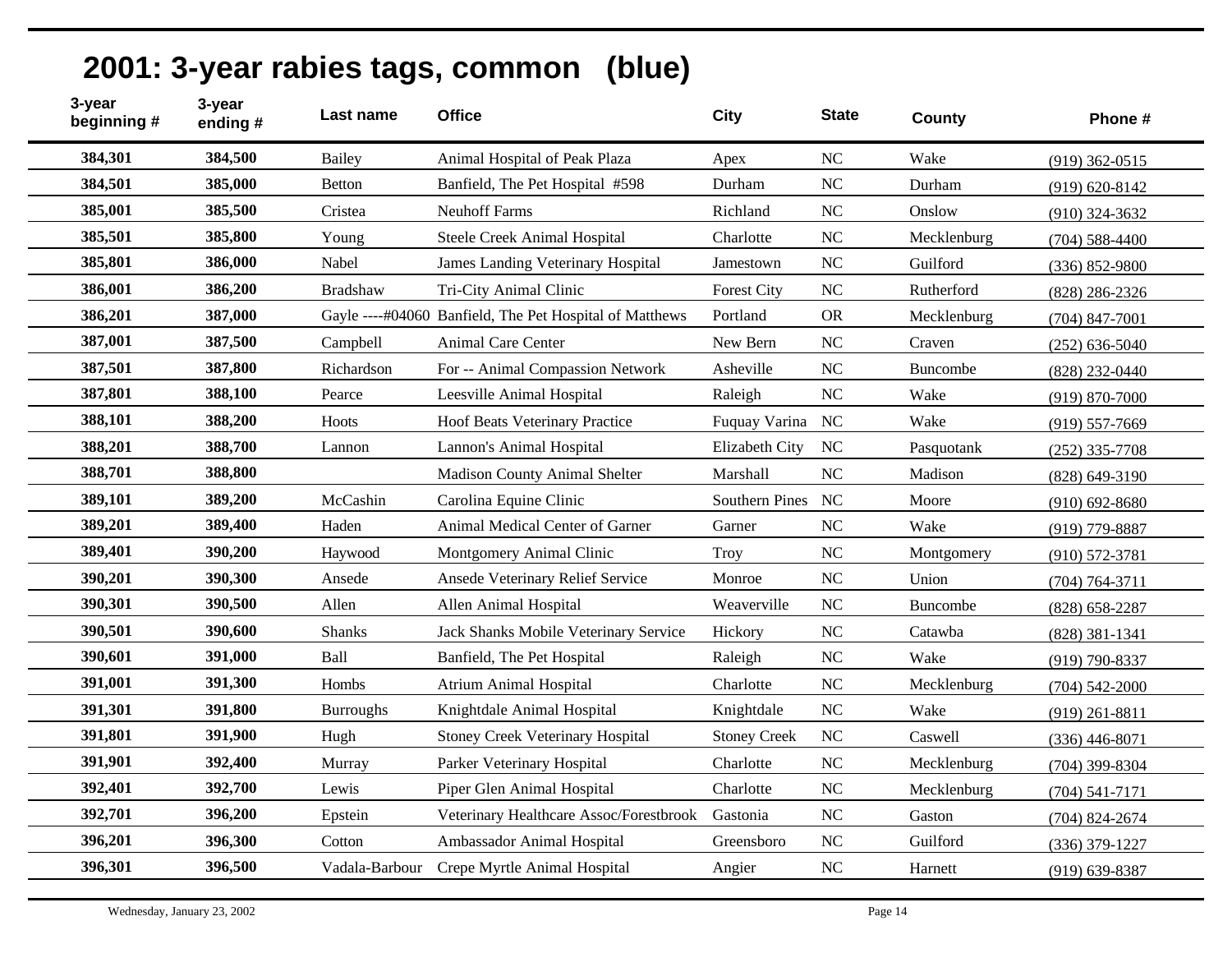| 3-year<br>beginning # | 3-year<br>ending# | Last name        | <b>Office</b>                            | <b>City</b>          | <b>State</b>   | County      | Phone #            |
|-----------------------|-------------------|------------------|------------------------------------------|----------------------|----------------|-------------|--------------------|
| 396,501               | 396,600           | Haden            | Animal Medical Center of Garner          | Garner               | N <sub>C</sub> | Wake        | (919) 779-8887     |
| 396,601               | 396,900           | Wilson           | Pine Hollow Animal Hospital              | Warrenton            | <b>NC</b>      | Warren      | $(252)$ 257-3833   |
| 396,901               | 397,100           | Russell          | <b>Western Wake Veterinary Services</b>  | Apex                 | <b>NC</b>      | Wake        | $(919)$ 362-1344   |
| 397,101               | 397,600           | Garing           | Elkin Veterinary Clinic                  | Elkin                | NC             | Surry       | $(336) 835 - 1853$ |
| 397,601               | 398,100           | Murray           | Parker Veterinary Hospital               | Charlotte            | NC             | Mecklenburg | $(704)$ 399-8304   |
| 398,101               | 398,600           | Cotton           | Brookwood Veterinary Clinic              | Raleigh              | <b>NC</b>      | Wake        | $(919)$ 779-2940   |
| 398,601               | 399,100           | Cotton           | <b>Fuquay Veterinary Hospital</b>        | Fuquay-Varina        | N <sub>C</sub> | Wake        | $(919) 552 - 7200$ |
| 399,101               | 399,300           | Milliren         | Thomasville Veterinary Hospital          | Thomasville          | N <sub>C</sub> | Davidson    | $(336)$ 475-9119   |
| 399,301               | 399,500           | Wright           | <b>Crystal Coast Mobile Vet Services</b> | Swansboro            | NC             | Carteret    | $(252)$ 393-7546   |
| 399,501               | 399,900           | Sullivan         | <b>Six Forks Animal Hospital</b>         | Raleigh              | NC             | Wake        | $(919)$ 847-5854   |
| 399,901               | 400,000           |                  | Pamlico County Health Department         | Bayboro              | <b>NC</b>      | Pamlico     | $(252)$ 745-5634   |
| 400,001               | 400,500           | Weaver           | Sharon Lakes Animal Hospital             | Charlotte            | <b>NC</b>      | Mecklenburg | $(704)$ 552-0647   |
| 400,501               | 400,700           | Rountree         | Goose Creek Animal Hospital              | Sunbury              | <b>NC</b>      | Gates       | $(252)$ 465-4831   |
| 400,701               | 400,800           | Heron            | Flat River Veterinary Hospital           | Rougemont            | <b>NC</b>      | Durham      | $(919)$ 477-4210   |
| 400,801               | 401,000           | Pearce           | Leesville Animal Hospital                | Raleigh              | NC             | Wake        | $(919) 870 - 7000$ |
| 401,001               | 401,700           | Wilson           | <b>Bayleaf Veterinary Hospital</b>       | Raleigh              | NC             | Wake        | $(919) 848 - 1926$ |
| 401,701               | 401,800           | Pethick          | Safe Haven for Cats                      | Raleigh              | NC             | Wake        | $(919) 872 - 1128$ |
| 401,801               | 402,800           | Milliren         | Thomasville Veterinary Hospital          | Thomasville          | <b>NC</b>      | Davidson    | $(336)$ 475-9119   |
| 402,801               | 403,000           | Haden            | Animal Medical Center of Garner          | Garner               | <b>NC</b>      | Wake        | (919) 779-8887     |
| 403,001               | 403,300           | <b>Beckworth</b> | Ashe Animal Clinic                       | Jefferson            | N <sub>C</sub> | Wilkes      | $(336)$ 246-2341   |
| 403,301               | 403,800           | Cotton           | Fuquay Veterinary Hospital               | Fuquay-Varina        | NC             | Wake        | $(919) 552 - 7200$ |
| 403,801               | 404,300           | Cooper           | Pasquotank Animal Hospital               | Elizabeth City       | <b>NC</b>      | Pasquotank  | $(252)$ 264-3372   |
| 404,301               | 404,400           | <b>Nicks</b>     | <b>Nicks Veterinary Hospital</b>         | Charlotte            | <b>NC</b>      | Mecklenburg | $(704)$ 523-8015   |
| 404,401               | 404,900           | Glander          | Lake Hickory Veterinary Hospital         | <b>Granite Falls</b> | <b>NC</b>      | Caldwell    | $(828)$ 396-7002   |
| 404,901               | 405,200           | <b>Betton</b>    | Banfield, The Pet Hospital               | Portland             | <b>OR</b>      | Durham      | $(919) 620 - 8142$ |
| 405,201               | 406,000           | Goldman          | Tar River Veterinary Hospital            | Franklinton          | NC             | Franklin    | $(919)$ 494-5500   |
| 406,001               | 406,500           | Schmunk          | North Davidson Veterinary Hospital       | Welcome              | <b>NC</b>      | Davidson    | $(336)$ 731-3159   |
| 406,501               | 406,700           | Nusbaum          | North College Road Animal Hospital       | Wilmington           | <b>NC</b>      | New Hanover | $(910)$ 452-2273   |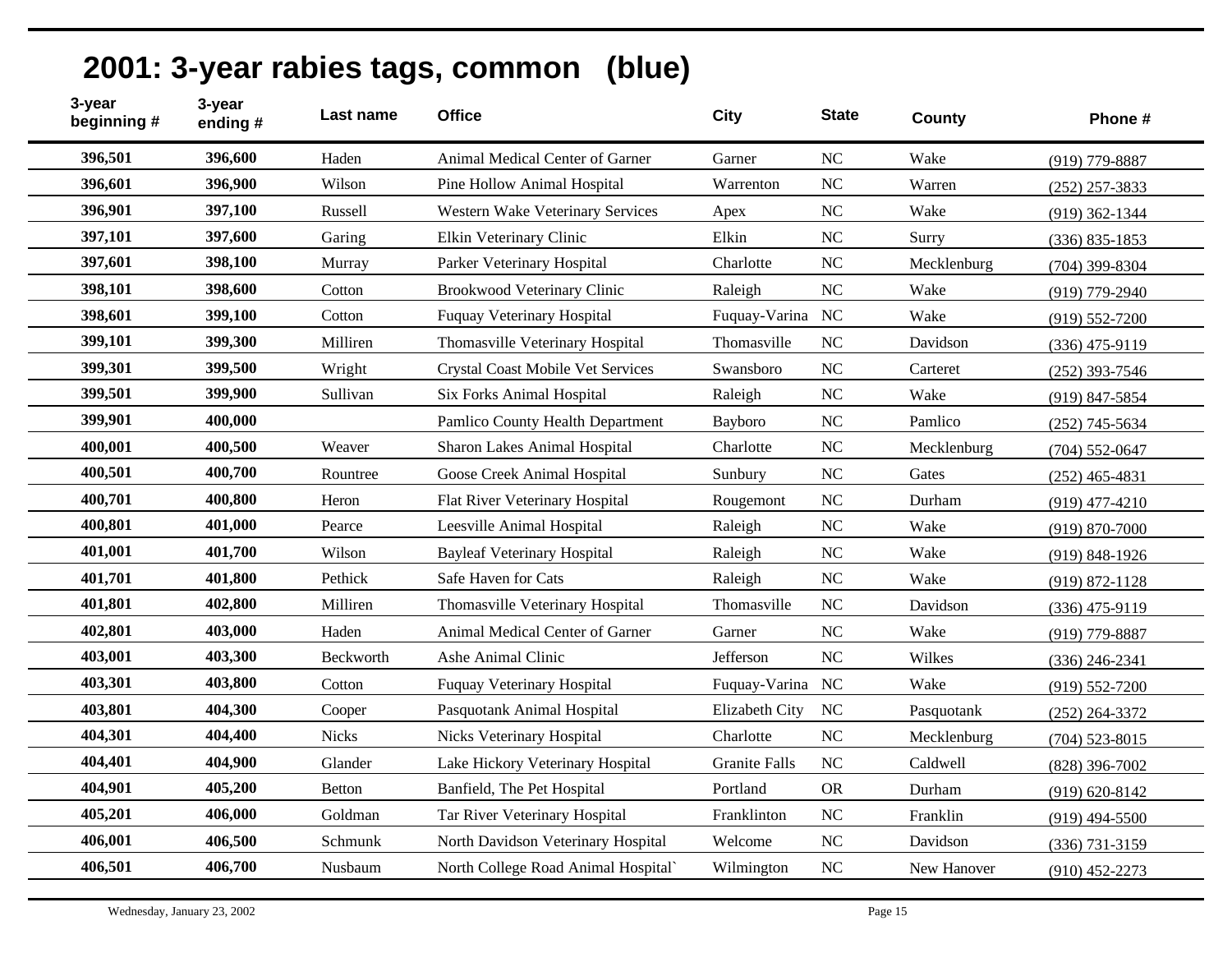| 3-year<br>beginning # | 3-year<br>ending# | Last name      | <b>Office</b>                                       | <b>City</b>   | <b>State</b>   | County        | Phone #            |
|-----------------------|-------------------|----------------|-----------------------------------------------------|---------------|----------------|---------------|--------------------|
| 406,701               | 406,900           | White          | Catawba Heights Animal Hospital                     | Belmont       | NC             | Gaston        | $(704)$ 827-0616   |
| 406,901               | 407,900           | James          | <b>James Animal Hospital</b>                        | Salisbury     | <b>NC</b>      | Rowan         | $(704)$ 636-1100   |
| 407,901               | 408,200           | Schacht        | <b>Idlewild Animal Hospital</b>                     | Charlotte     | N <sub>C</sub> | Mecklenburg   | $(704)$ 535-6688   |
| 408,201               | 408,500           | Midkiff        | <b>Banfield The Pet Hospital</b>                    | Garner        | <b>NC</b>      | Wake          | $(919)$ 661-1926   |
| 408,501               | 408,700           | Fisher         | <b>Fisher Veterinary Hospital</b>                   | Raleigh       | <b>NC</b>      | Wake          | $(919) 790 - 0412$ |
| 408,701               | 408,900           | Nabel          | James Landing Veterinary Hospital                   | Jamestown     | <b>NC</b>      | Guilford      | $(336) 852 - 9800$ |
| 408,901               | 409,300           | Spindel        | Animal Ark Veterinary Hospital                      | Clemmons      | <b>NC</b>      | Forsyth       | $(336)$ 778-2738   |
| 409,301               | 409,800           | Schmunk        | North Davidson Veterinary Hospital                  | Welcome       | NC             | Davidson      | $(336) 731 - 3159$ |
| 409,801               | 409,900           | Dienhart       | <b>Hilltop Animal Hospital</b>                      | Fuquay-Varina | NC             | Wake          | $(919) 552 - 5232$ |
| 409,901               | 410,400           | Schmunk        | North Davidson Veterinary Hospital                  | Welcome       | NC             | Davidson      | $(336)$ 731-3159   |
| 410,401               | 411,400           | <b>Bullock</b> | Greenwood Veterinary Hospital                       | Durham        | <b>NC</b>      | Durham        | $(919) 544 - 8297$ |
| 411,401               | 411,500           | Armstrong      | <b>Weddington Animal Hospital</b>                   | Matthews      | <b>NC</b>      | Mecklenburg   | $(704)$ 847-8466   |
| 411,501               | 411,800           | Lloyd          | Live Oak Veterinary Hospital                        | Beaufort      | N <sub>C</sub> | Carteret      | $(252) 504 - 2097$ |
| 411,801               | 411,900           | Uhlinger       | Brandywine Equine Clinic                            | Apex          | NC             | Wake          | $(919)$ 362-1345   |
| 411,901               | 412,200           | Haden          | Animal Medical Center of Garner                     | Garner        | NC             | Wake          | (919) 779-8887     |
| 412,201               | 412,300           | Moisan         | Cozy Cat Veterinary Hospital                        | Raleigh       | NC             | Wake          | $(919) 571 - 9007$ |
| 412,301               | 412,400           | Leidecker      | Spring Oak Equine Services                          | <b>Naples</b> | <b>NC</b>      | Henderson     | $(828)$ 697-8002   |
| 412,401               | 412,700           | Cotton         | Ambassador Animal Hospital                          | Greensboro    | NC             | Guilford      | $(336)$ 379-1227   |
| 412,701               | 412,800           | <b>Booker</b>  | <b>Fullwood Animal Hospital</b>                     | Matthews      | <b>NC</b>      | Mecklenburg   | $(704)$ 847-2400   |
| 412,801               | 413,000           | Mercer         | Southpark Animal Hospital                           | Charlotte     | <b>NC</b>      | Mecklenburg   | $(704)$ 523-3457   |
| 413,001               | 415,000           |                | Iredell County Animal Control, PO# 4202 Statesville |               | <b>NC</b>      | Iredell       | $(704)$ 878-5424   |
| 415,001               | 415,100           | McMillian      | Banfield #411 (PO 0411010829)                       | Portland      | <b>OR</b>      | Forsyth       | $(336)$ 765-8339   |
| 415,101               | 415,200           | <b>Staggs</b>  | Jordan Lake Animal Hospital                         | Pittsboro     | N <sub>C</sub> | Chatham       | (919) 542-5424     |
| 415,201               | 415,500           | Locklear       | Southeastern Veterinary Hospital                    | Lumberton     | <b>NC</b>      | Robeson       | $(910)$ 739-9411   |
| 415,501               | 415,800           | Pearce         | Leesville Animal Hospital                           | Raleigh       | <b>NC</b>      | Wake          | $(919) 870 - 7000$ |
| 415,801               | 416,000           | Ball           | Banfield, The Pet Hospital                          | Raleigh       | NC             | Wake          | $(919) 790 - 8337$ |
| 416,001               | 416,500           | Gemeinhardt    | Latitude 36 Mobile Veterinary Services              | Germanton     | N <sub>C</sub> | <b>Stokes</b> | $(336) 593 - 5422$ |
| 416,501               | 416,600           | Hester         | All Creatures Animal Clinic                         | Rolesville    | <b>NC</b>      | Wake          | $(919) 554 - 2222$ |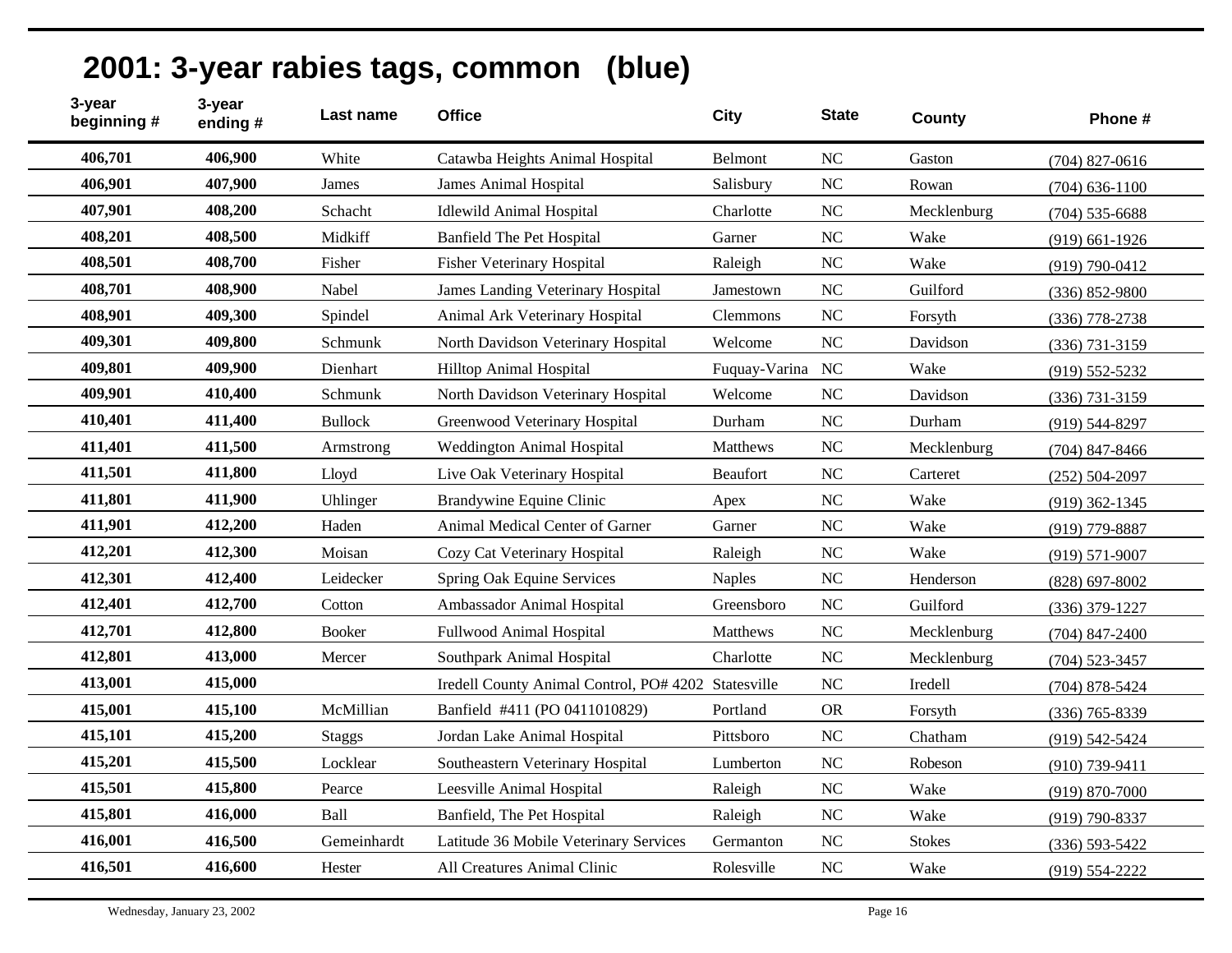| 3-year<br>beginning # | 3-year<br>ending # | Last name      | <b>Office</b>                                      | City             | <b>State</b>   | <b>County</b> | Phone #            |
|-----------------------|--------------------|----------------|----------------------------------------------------|------------------|----------------|---------------|--------------------|
| 416,601               | 416,800            | Hombs          | <b>Atrium Animal Hospital</b>                      | Charlotte        | NC             | Mecklenburg   | $(704) 542 - 2000$ |
| 416,801               | 416,900            | <b>Bradler</b> | <b>Animal House Calls</b>                          | Wilmington       | NC             | New Hanover   | $(910) 686 - 4806$ |
| 416,901               | 417,100            | Kaylor         | Arcadia Veterinary Hospital                        | Winston Salem NC |                | Forsyth       | $(336)$ 775-5700   |
| 417,101               | 417,200            | Allen          | Allen Animal Hospital                              | Weaverville      | <b>NC</b>      | Buncombe      | $(828) 658 - 2287$ |
| 417,201               | 417,700            |                | Durham County Animal Shelter                       | Durham           | N <sub>C</sub> | Durham        | $(919) 560 - 0640$ |
| 417,701               | 418,000            | Beldegreen     | <b>Stoney Creek Animal Hospital</b>                | Charlotte        | NC             | Mecklenburg   | $(704)$ 717-0616   |
| 418,001               | 418,100            | <b>Bridges</b> |                                                    | Grover           | N <sub>C</sub> | Cleveland     | $(704)$ 937-3300   |
| 418,101               | 418,200            | Warren         | LakeCross Veterinary Hospital                      | Huntersville     | <b>NC</b>      | Mecklenburg   | $(704)$ 948-6300   |
| 418,201               | 418,500            | Malocha        | <b>Stage Road Animal Hospital</b>                  | Angier           | NC             | Harnett       | $(919) 639 - 3337$ |
| 418,501               | 418,600            | Nabel          | James Landing Veterinary Hospital                  | Jamestown        | NC             | Guilford      | $(336) 852 - 9800$ |
| 418,601               | 418,700            | Wright         | <b>Crystal Coast Mobile Vet Services</b>           | Swansboro        | NC             | Carteret      | $(252)$ 393-7546   |
| 418,701               | 419,000            | Weaver         | Sharon Lakes Animal Hospital                       | Charlotte        | N <sub>C</sub> | Mecklenburg   | $(704) 552 - 0647$ |
| 419,001               | 419,100            | MacDonald      | Hillsborough Veterinary Clinic                     | Hillsborough     | N <sub>C</sub> | Orange        | (919) 732-9969     |
| 419,101               | 419,200            | Gill           | Wilkinson Animal Hospital                          | Lowell           | N <sub>C</sub> | Gaston        | $(704)$ 824-9876   |
| 419,201               | 419,300            | Sheegog        | <b>Onslow Animal Hospital</b>                      | Jacksonville     | NC             | Onslow        | $(910)$ 347-1219   |
| 419,301               | 419,400            | Padfield       | Academy Veterinary Hospital                        | Fuquay Varina    | <b>NC</b>      | Wake          | $(919) 552 - 1040$ |
| 419,401               | 419,500            | Shelton        | Shelton's Vet Clinic                               | Williamston      | N <sub>C</sub> | Martin        | $(252)$ 792-2808   |
| 419,501               | 419,600            | Marshall       | Paws & Claws Mobile Vet Service                    | Huntersville     | N <sub>C</sub> | Mecklenburg   | $(704)$ 895-8214   |
| 419,601               | 420,100            | Swenburg       | Cornwallis Road Animal Hospital                    | Durham           | NC             | Durham        | (919) 489-9194     |
| 420,101               | 420,600            | Milliren       | Thomasville Veterinary Hospital                    | Thomasville      | N <sub>C</sub> | Davidson      | $(336)$ 475-9119   |
| 420,601               | 421,100            | Franklin       | <b>Academy Animal Hospital</b>                     | Jacksonville     | N <sub>C</sub> | Onslow        | $(910)$ 353-3131   |
| 421,101               | 421,200            | Davis          | Asheville Veterinary Housecalls                    | Asheville        | N <sub>C</sub> | Buncombe      | (828) 254-2227     |
| 421,201               | 421,500            | Cotton         | <b>Brookwood Veterinary Clinic</b>                 | Raleigh          | NC             | Wake          | $(919)$ 779-2940   |
| 421,501               | 421,600            | Rountree       | Goose Creek Animal Hospital                        | Sunbury          | NC             | Gates         | $(252)$ 465-4831   |
| 421,601               | 421,700            | Miller         | Carolina Small Release Service                     | Matthews         | N <sub>C</sub> | Mecklenburg   | $(704)$ 882-0826   |
| 421,701               | 421,800            | Smith          | Willowrun Veterinary Hospital                      | Smithfield       | <b>NC</b>      | Johnston      | $(919)$ 934-1504   |
| 421,801               | 421,900            | Chappell       | After Hours Veterinary Emergency Clinic Greensboro |                  | N <sub>C</sub> | Guilford      | $(336) 858 - 0443$ |
| 421,901               | 422,000            | Walker         | Armadale Animal Hospital                           | Raleigh          | NC             | Wake          | (919) 847-1972     |